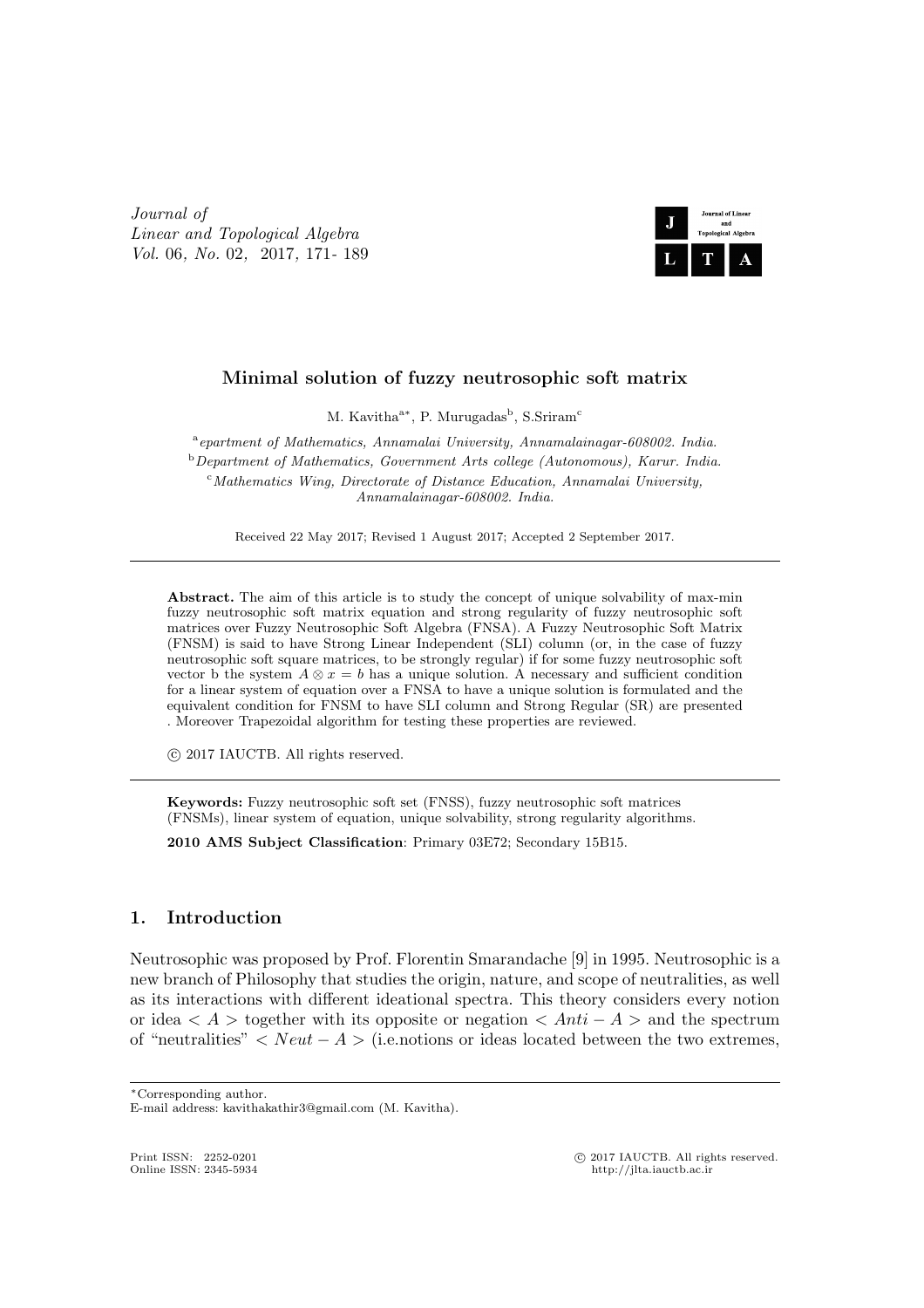supporting neither *< A >* nor *< Anti−A >*). The *< neut−A >* and *< Anit−A >* ideas together are referred to as *< Non − A >*. Neutrosophy is the base of Neutrosophic logic, Neutrosophic set, Neutrosophic Probability and Statistics used in Engineering application (especially for software and information fusion), Medicine, Military, Cybernetics, and Physics. Neutrosophic Logic (NL) is a general framework for unification of many existing logics, such as fuzzy logic (especially intuitionistic fuzzy logic) and paraconsistent logic. The main idea of NL is to characterize each logical statement in a 3D Neutrosophic Space, where each dimension of the space represents the truth $(T)$ , the falsehood  $(F)$  and the indeterminancy (I) of the statement under consideration, where T,I,F are standard or non-standard real subsets of ] *−* 0*,* 1 + [ without necessarily connection between them.

One of the reasons for giving Nobel Prize for the achievement done in Physics for the year 2011 is "for the discovery of the accelerating expansion of the universe through observations of distant supernovae". But according to neutrosophy , "the accelerating expansion of the universe" is debatable.

Supposing that "the expansion of the universe" is an idea  $\langle A \rangle$ , its opposite or negation  $\langle Anti - A \rangle$  should be "the contraction of the universe", and the spectrum of "neutralities" *< Neut − A >* should be "the stable or indeterminate state of the universe" (i.e. the state located between the two extremes, supporting neither expansion nor contraction). In fact, the area nearby a black hole is in the state of contraction, because the mass of black hole (or similar black hole) is immense, and it produces a very strong gravitational field, so that all matters and radiations (including the electromagnetic wave or light) will be unable to escape if they enter a critical range around the black hole. The viewpoint of "the accelerating expansion of the universe" unexpectedly turns a blind eye to the fact that partial universe (such as the area nearby a black hole) is in the state of contraction. As for "the stable or indeterminate state of the universe" it should be located at the transition area between expansion area and contraction area. Again, running the same program to the state of "the expansion of the universe", supposing that "the accelerating expansion of the universe" is an idea  $\lt A >$ , its opposite or negation *< Anti − A >* should be "the decelerating expansion of the universe", and the spectrum of "neutralities" *< Neut − A >* should be "the uniform expansion of the universe".

Similarly, running the same program to the state of "the contraction of the universe", it can be divided into three cases, "the accelerating contraction of the universe", "the decelerating contraction of the universe" and "the uniform contraction of the universe". To sum up, there exist seven states in the universe namely accelerating expansion, decelerating expansion, uniform expansion, accelerating contraction, decelerating contraction, uniform contraction, and stable state. In addition, according to neutrosophy, another kind of seven states are as follows: long-term expansion, short-term expansion, medium-term expansion, long-term contraction, short-term contraction, medium-term contraction, and stable state. It should be noted that, the stable state can also be divided into three cases, such us, "long-term stable state" "short-term stable state", and "medium-term stable state." Thus there exist nine states in the universe. Considering all possible situations, besides these seven or nine states, due to the limitations of human knowledge, there may also exist some unknown states. From this example we can conclude that, all of the absolute, solitary and one-sided viewpoints, are completely wrong. But with the help of neutrosophy, many of these mistakes can be avoived.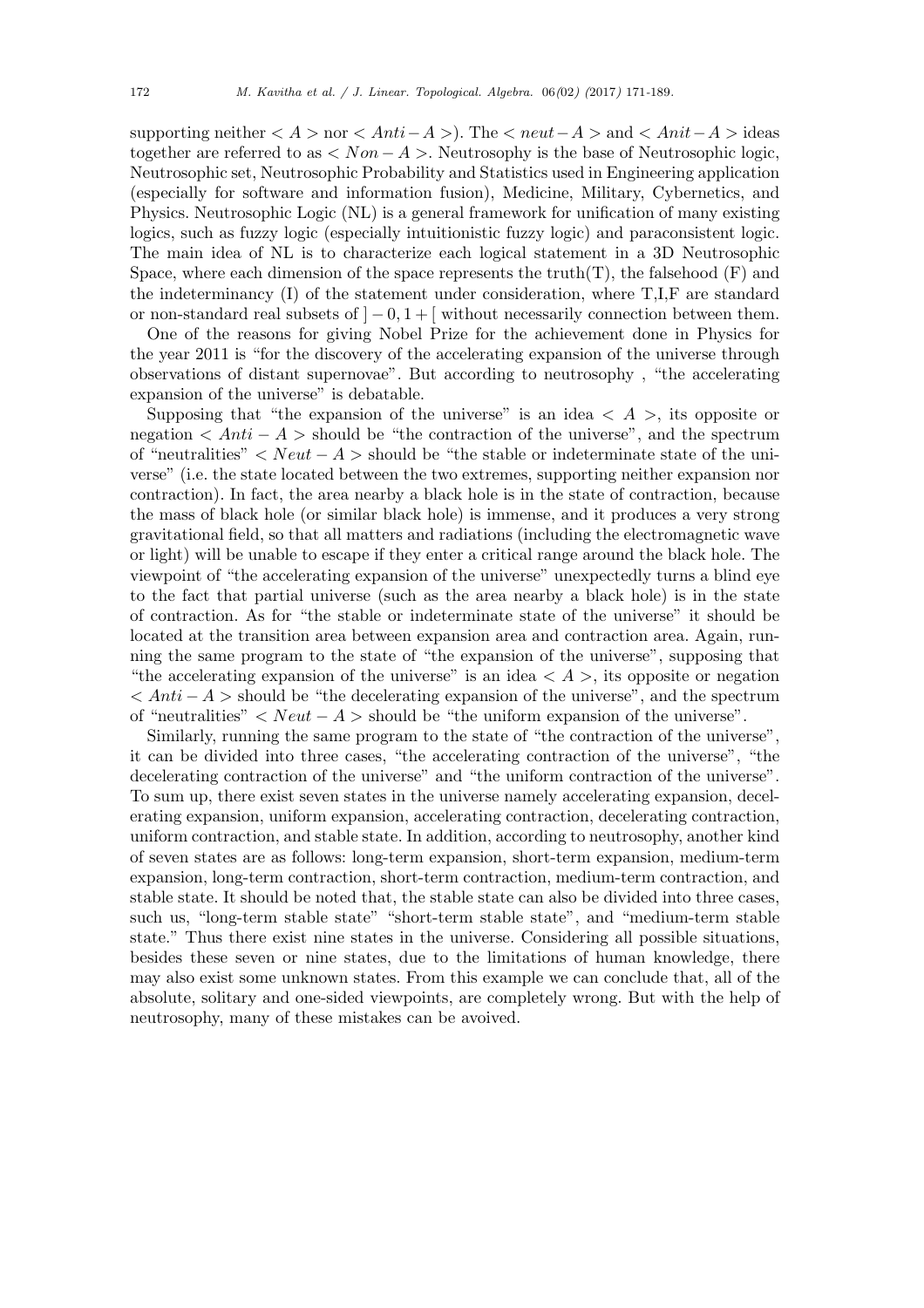#### **2. Literature review**

The complexity of problems in Economics, Engineering, Enviromental science and Social science which cannot be solved by the well known methods of Classical Mathematics poses a great difficulty in today's practical world (as various types of uncertainites are presented in these problems). To handle this type of situations many tools have been suggested. Some of them are Probability theory, Fuzzy set theory, Rough set theory etc. The Fuzzy Mathematics, since the seminal paper [23] by Zadeh first appeared, the number of researchers who are devoted to investigating both the theoretical and practical application of fuzzy sets has increased daily. This traditional fuzzy set may sometimes be very difficult to assign the membership value for fuzzy sets. In current scenario Intuitionistic Fuzzy Set (IFS) initiated [2] by Atanassov is appropriate for such a situation. The IFS can only handle the incomplete information considering both the truth membership (simple membership) and falsity-membership (or non -membership) value. It does not handle the indeterminate and inconsistent information which exist in belief system.

In 1999 Molodtsov [14] initiated the novel concept of soft set theory which was a completely new approach for modeling uncertainty. In [15] Maji et al., initiated the concept of fuzzy soft sets with some properties regarding fuzzy soft union, intersection, complement of fuzzy soft set. Moreover in [16] Maji et al., extended soft set to intuitionistic fuzzy soft set and neutrosophic soft sets. One of the important theories of Methamatics which has vast application in Science and Engineering is the theory of matrices. More over the last three decades have seen a lot of effort given to the study of "simple system of linear equation in the form

$$
A \otimes x = b \tag{1}
$$

where A is a matrix "(fuzzy matrix, intuitionistic fuzzy matrix), b and x are vectors (fuzzy vector, intuitionistic fuzzy vector ) of suitable dimensions. While considering fuzzy concept Sanchez [19], Higashi and Klir [11], Guo et.al, [10], and Li-jian-Xin [12], used max-min fuzzy algebra to solve (1). And it has been proved that the maximum solution is unique and minimum solution need not be unique. Further Li-Jian-Xin [12] constructed a necessary and sufficient condition for the existence of unique minimal solution of (1), when A is a square matrix. The solution set of  $(1)$  is denoted by

$$
S(A, b) = \{x \in \mathcal{R}_n | A \otimes x = b\}
$$

where  $S(A,b)$  represents the set of all solutions for  $A \otimes x = b$ . Solution method for maxmin system  $(1)$  was derived by several authors  $[4, 10-12, 19, 22]$ . This paper is a special case of an ordered algebraic structure  $(A, \leqslant)$ , where A is a FNSM. Also every entry in A is linearly ordered. For any two entries  $a, b \in A$ ,

$$
a \oplus b = max\{a, b\},\
$$

$$
a \otimes b = min\{a, b\}.
$$

Let *N* denote the set of all FNSM such that  $\mathcal{N} = (A, \leqslant, \oplus, \otimes)$ . In what follows we shall denote by  $\mathcal{N}_{mn}$ , the set of all  $m \times n$  FNSM over  $\mathcal{N}$ , by  $\mathcal{N}_n$  the set of column nvectors over *N*. The detailed nature of  $\oplus$  and  $\otimes$  is provided in preliminary section. *M* will normally denote the set  $\{1, 2, ..., m\}$ .  $A_i$  stands for the  $i^{th}$  row of a FNSM *A* and *P<sub>n</sub>* for the set of all permutations of *n* elements.  $A \in \mathcal{N}_{mn}$  is to have (SLI) columns if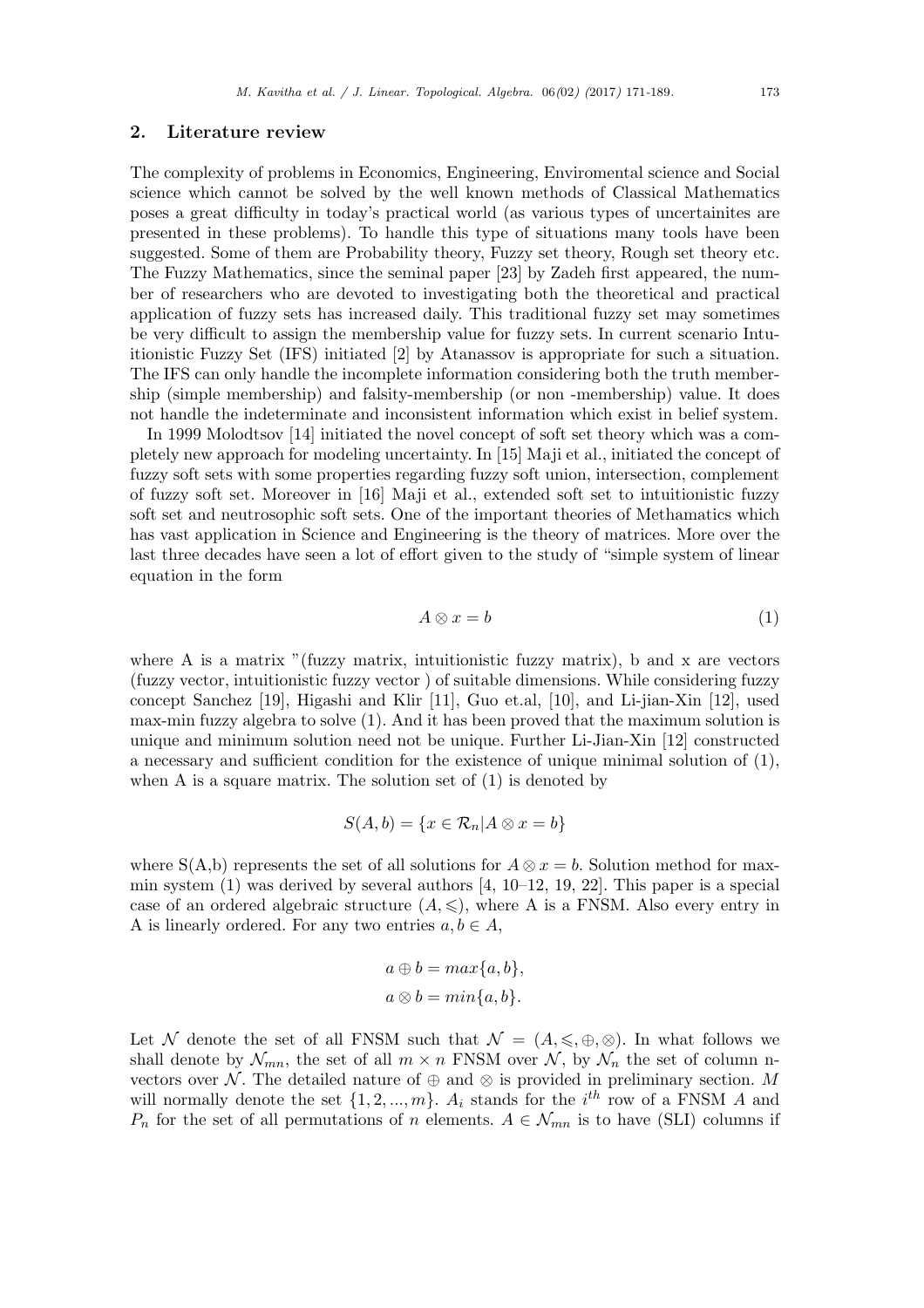$|S(A, b)| = 1$  for some  $b \in \mathcal{N}_m$ . In the case  $m = n$ , *A* is called Strongly Rgular (SR). The terms, SLI and SR were introduced originally in [7] as the starting point for a theory of rank and dimension in max algebra. Rajarajeswari and Dhanalakshimi have [17] recently introduced Intuitionistic Fuzzy Soft Matrices (IFSMs) that has been an effective tool in the application of Medical diagnosis. Arockiarani and Sumathi have [18] recently investigated some new operation on FNSMs. Uma et al [21] introduced FNSMs of Type-I and Type-II. Let us restrict our further discussion in this section to FNSM equation of the form

$$
A \otimes x = b \quad \text{with} \quad b = [\langle b_i^T, b_i^I, b_i^F \rangle | i \in M], \quad x = [\langle x_j^T, x_j^I, x_j^F \rangle | j \in 1, 2, ..., n]
$$

where  $A \in FNSM$ .

This paper is an attempt to find unique minimal solution of (1) using minimal covering technique, by considering *A* as FNSM, *x* and *b* as Fuzzy neutrosophic soft vector. Aim of this paper is

- (I) To find an alternative description of the solution set of system (1) and of its standand solution.
- (II) To find the unique solvability of (1) in case of a rectagular matrix A.
- (III) To use the notion of SLI and SR in FNSM (Fuzzy neutrosophic soft algebra) and (IV) To derive a necessary and sufficient condition for strong regularity of FNSM in

#### **3. Preliminary**

FNSA.

In this section some basic definition of NS, FNSS, FNSM, and FNSMs of type-I.

**Definition 3.1** [20] A neutrosophic set *A* on the universe of discourse *X* is defined as

$$
A = \Big\{ \langle x, T_A(x), I_A(x), F_A(x) \rangle | \quad x \in X \Big\},\
$$

where  $T, I, F: X \rightarrow ]-0, 1^+[$  and

$$
-0 \le T_A(x) + I_A(x) + F_A(x) \le 3^+.
$$
 (2)

From philosophical point of view the neutrosophic set takes the value from real standard or non-standard subsets of ]*−*0*,* 1 <sup>+</sup>[. But in real life application especially in scientific and engineering problems it is difficult to use neutrosophic set with value from real standard or non-standard subset of ]*−*0*,* 1 <sup>+</sup>[. Hence we consider the neutrosophic set which takes the value from the subset of  $[0, 1]$ . Therefore we can rewrite equation (2) as

$$
0 \leqslant T_A(x) + I_A(x) + F_A(x) \leqslant 3.
$$

In short an element  $\tilde{a}$  in the neutrosophic set *A*, can be written as  $\tilde{a} = \langle a^T, a^I, a^F \rangle$ , where  $a^T$  denotes degree of truth  $a^I$  denotes degree of indeterminacy and  $a^F$  denotes degree  $a<sup>T</sup>$  denotes degree of truth,  $a<sup>I</sup>$  denotes degree of indeterminacy and  $a<sup>F</sup>$  denotes degree of falsity such that  $0 \leq a^T + a^I + a^F \leq 3$ .

*Example* **3.2** Assume that the universe of discourse  $X = \{x_1, x_2, x_3\}$  where  $x_1, x_2$ and  $x_3$  characterize the quality, reliability, and the price of the objects respectively. It may be further assumed that the values of  $\{x_1, x_2, x_3\}$  are in [0,1] and they are obtained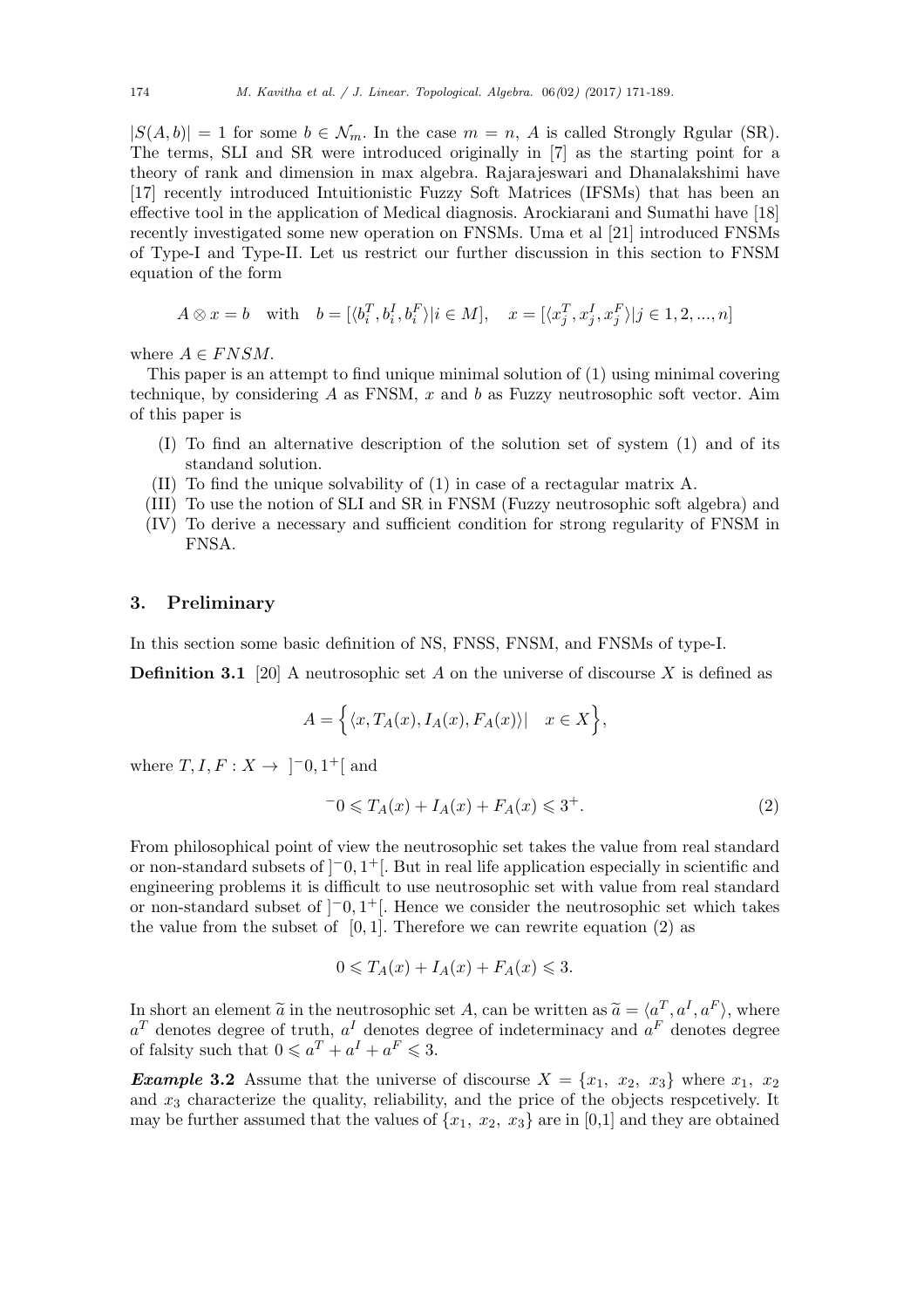$$
A = \{ \langle x_1, 0.4, 0.5, 0.3 \rangle, \langle x_2, 0.7, 0.2, 0.4 \rangle, \langle x_3, 0.8, 0.3, 0.4 \rangle \}
$$

where for  $x_1$  the degree of goodness of quality is 0.4, degree of indeterminacy of quality is 0*.*5 and degree of falsity of quality is 0*.*3 etc,.

**Definition 3.3** [14] Let *U* be an initial universe set and *E* be a set of parameters. Let *P*(*U*) denotes the power set of *U*. Consider a nonempty set *A*,  $A \subset E$ . A pair (*F, A*) is called a soft set over *U*, where *F* is a mapping given by  $F: A \rightarrow P(U)$ .

**Definition 3.4** [20] Let *U* be the initial universe set and *E* be a set of parameter. Consider a non-empty set  $A, A \subset E$ . Let  $P(U)$  denote the set of all fuzzy neutrosophic sets of *U*. The collection  $(F, A)$  is termed to be the fuzzy neutrosophic soft set  $(FNSS)$ over *U*, where *F* is a mapping given by  $F: A \rightarrow P(U)$ . Here after we simply consider *A* as FNSS over *U* instead of (*F, A*).

**Definition 3.5** [1] Let  $U = \{c_1, c_2, ... c_m\}$  be the universal set and *E* be the set of parameters given by  $E = \{e_1, e_2, ...e_m\}$ . Let  $A \subset E$ . A pair  $(F, A)$  be a *FNSS* over *U*. Then the subset of  $U \times E$  is defined by

$$
R_A = \{(u, e); e \in A, u \in F_A(e)\}
$$

which is called a relation form of  $(F_A, E)$ . The membership function, indeterminacy membership function and non membership function are written by

$$
T_{R_A}: U \times E \to [0,1],
$$
  
\n
$$
I_{R_A}: U \times E \to [0,1]
$$
  
\n
$$
F_{R_A}: U \times E \to [0,1]
$$

 $T_{R_A}(u, e) \in [0, 1],$   $I_{R_A}(u, e) \in [0, 1]$  and  $F_{R_A}(u, e) \in [0, 1]$  are the membership value, indeterminacy value and non membership value respectively of  $u \in U$ for each  $e \in E$ . If  $[(T_{ij}, I_{ij}, F_{ij})] = [T_{ij}(u_i, e_j), I_{ij}(u_i, e_j), F_{ij}(u_i, e_j)]$ , we define a matrix

$$
[\langle T_{ij}, I_{ij}, F_{ij} \rangle]_{m \times n} = \begin{bmatrix} \langle T_{11}, I_{11}, F_{11} \rangle & \cdots & \langle T_{1n}, I_{1n}, F_{1n} \rangle \\ \langle T_{21}, I_{21}, F_{21} \rangle & \cdots & \langle T_{2n}, I_{2n}, F_{2n} \rangle \\ \vdots & \vdots & \ddots & \vdots \\ \langle T_{m1}, I_{m1}, F_{m1} \rangle & \cdots & \langle T_{mn}, I_{mn}, F_{mn} \rangle \end{bmatrix},
$$

which is called an  $m \times n$  *FNSM* of the FNSS  $(F_A, E)$  over *U*.

#### **FNSMs of Type-I**

**Definition 3.6** [21] Let  $A = (\langle a_{ij}^T, a_{ij}^I, a_{ij}^F \rangle), B = \langle (b_{ij}^T, b_{ij}^I, b_{ij}^F \rangle) \in \mathcal{N}_{m \times n}$ . The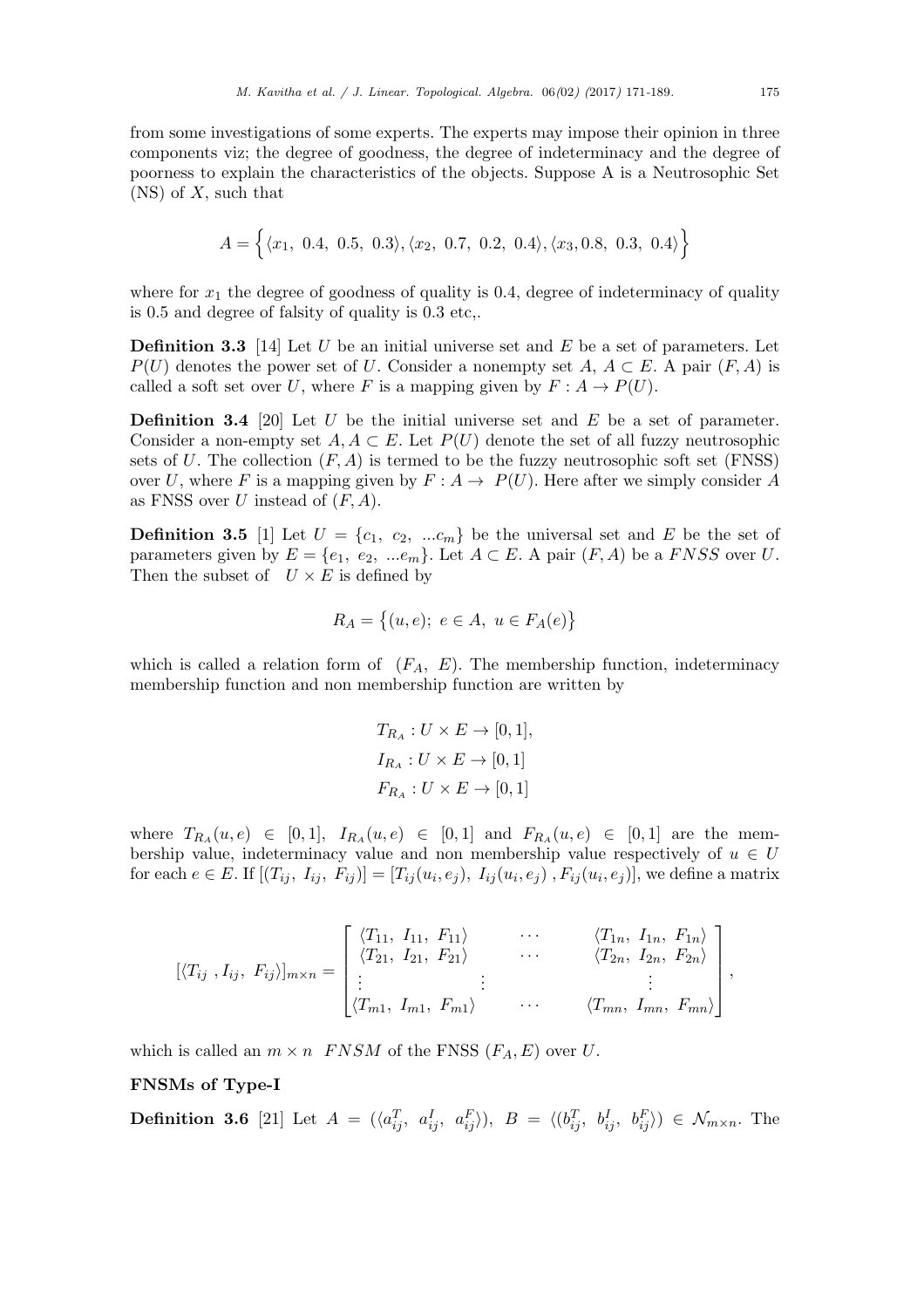component wise addition and component wise multiplication is defined as

$$
A \oplus B = (\sup \{a_{ij}^T, b_{ij}^T\}, \sup \{a_{ij}^I, b_{ij}^I\}, \inf \{a_{ij}^F, b_{ij}^F\})
$$
  

$$
A \otimes B = (\inf \{a_{ij}^T, b_{ij}^T\}, \inf \{a_{ij}^I, b_{ij}^I\}, \sup \{a_{ij}^F, b_{ij}^F\})
$$

**Definition 3.7** Let  $A \in \mathcal{N}_{m \times n}$ ,  $B \in \mathcal{N}_{n \times p}$ , the composition of *A* and *B* is defined as

$$
A \circ B = \left( \sum_{k=1}^{n} (a_{ik}^{T} \wedge b_{kj}^{T}), \sum_{k=1}^{n} (a_{ik}^{I} \wedge b_{kj}^{I}), \prod_{k=1}^{n} (a_{ik}^{F} \vee b_{kj}^{F}) \right)
$$

equivalently we can write the same as

$$
A \circ B = \left( \bigvee_{k=1}^{n} (a_{ik}^T \wedge b_{kj}^T), \quad \bigvee_{k=1}^{n} (a_{ik}^I \wedge b_{kj}^I), \quad \bigwedge_{k=1}^{n} (a_{ik}^F \vee b_{kj}^F) \right).
$$

The product  $A \circ B$  is defined if and only if the number of columns of  $A$  is same as the number of rows of *B*. *A* and *B* are said to be conformable for multiplication. We shall use  $AB$  instead of  $A \circ B$ , where

$$
\sum (a_{ik}^T \wedge b_{kj}^T)
$$

means max-min operation and

$$
\prod_{k=1}^{n} (a_{ik}^F \vee b_{kj}^F)
$$

means min-max operation.

## **4. Main results**

In this section, to find an alternative description of the solution set of system (1) and its standard solution.

Recall that we are studying system of the form in (1) with  $A \in \mathcal{N}_{mn}$  and  $b \in \mathcal{N}_m$ given. In what follows we shall always suppose that  $\langle b_i^T, b_i^I, b_i^F \rangle > \langle 0, 0, 1 \rangle$  for all  $i \in M$  in system (1). To justify this assumption, we show how to get rid of zeros on the right-hand sides. Denoting by

$$
M_0=\Big\{i\in M\mid \langle b_i^T,b_i^I,b_i^F\rangle=\langle 0,0,1\rangle\Big\}.
$$

Then any solution x of (1) has  $\langle x_j^T, x_j^I, x_j^F \rangle = \langle 0, 0, 1 \rangle$  for all  $j \in N_0$ , where

$$
N_0 = \left\{ j \in N \vert \langle a_{ij}^T, a_{ij}^I, a_{ij}^F \rangle > \langle 0, 0, 1 \rangle \right\}
$$

for some  $i \in M_0$ . Therefore it is possible to omit the equations with indices from  $M_0$ and the columns of  $A$  with indices from  $N_0$  and the solutions of the original and reduced systems correspond to each other by setting  $\langle x_j^T, x_j^I, x_j^F \rangle = \langle 0, 0, 1 \rangle$  for  $j \in N_0$ .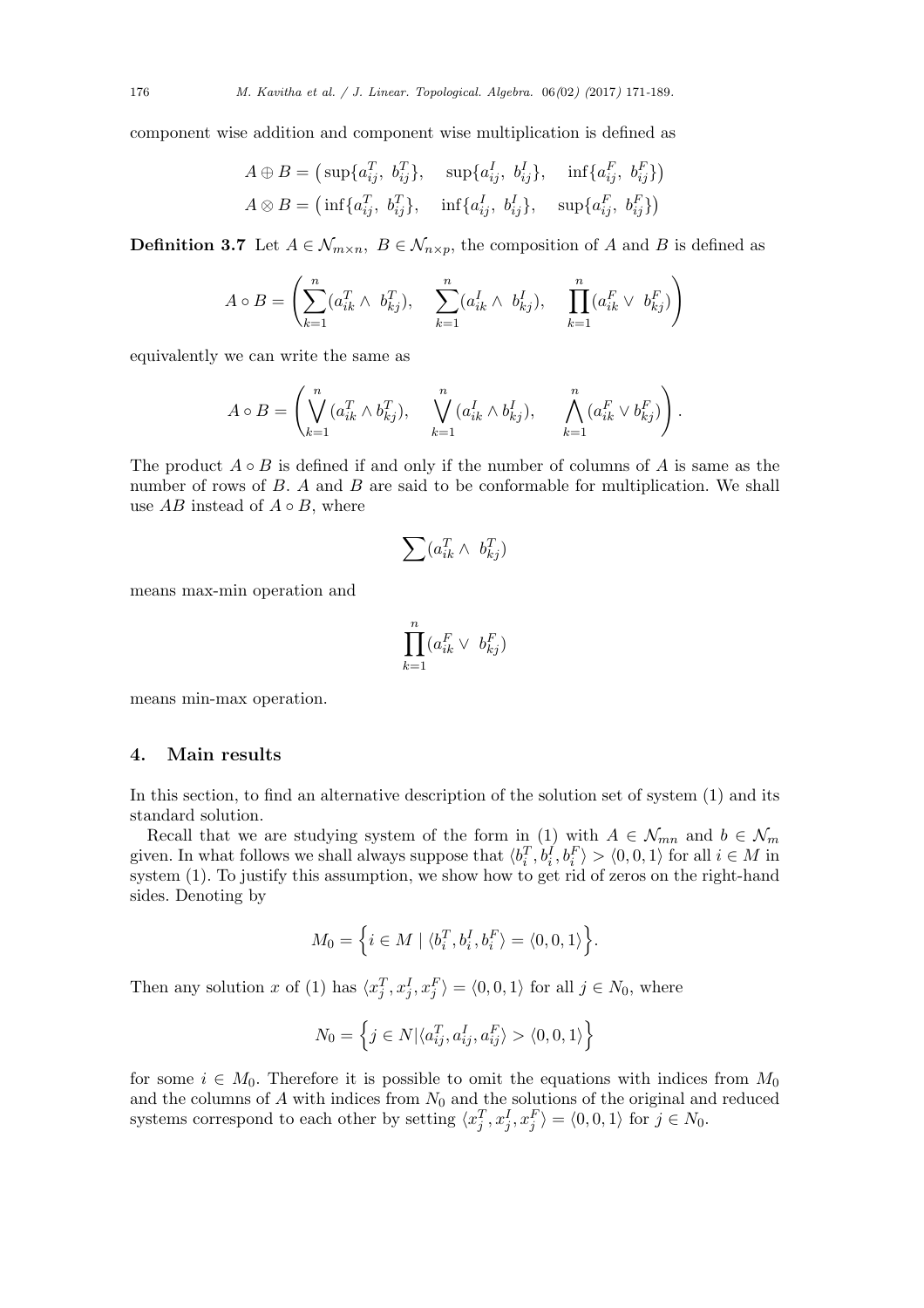Now we extend the notation introduced in [4]. For each  $j \in N$ , let

$$
M_j(A, b) = \left\{ i \in M \mid \langle a_{ij}^T, a_{ij}^I, a_{ij}^F \rangle > \langle b_i^T, b_i^I, b_i^F \rangle \right\},
$$
  
\n
$$
N'(A, b) = \left\{ j \in N \mid M_j(A, b) \neq \phi \right\},
$$
\n(3)

where  $N = \{1, 2, ..., n\}$ 

$$
N''(A,b) = \left\{ j \in N \mid M_j(A,b) = \phi \right\} = N - N'(A,b),
$$
  

$$
\widetilde{M}_j(A,b) = \left\{ i \in M \mid \langle a_{ij}^T, a_{ij}^I, a_{ij}^F \rangle = \langle b_i^T, b_i^I, b_i^F \rangle \right\}.
$$

For  $j \in N'(A, b)$  then define

$$
\langle \bar{x}_j^T, \bar{x}_j^I, \bar{x}_j^F \rangle = \min \Big\{ \langle b_i^T, b_i^I, b_i^F \rangle \mid i \in M_j(A, b) \Big\},
$$
  
\n
$$
I_j(A, b) = \Big\{ i \in M_j(A, b) \mid \langle b_i^T, b_i^I, b_i^F \rangle = \langle \bar{x}_j^T, \bar{x}_j^I, \bar{x}_j^F \rangle \Big\},
$$
  
\n
$$
K_j(A, b) = \Big\{ i \in \widetilde{M}_j(A, b) \mid \langle a_{ij}^T, a_{ij}^I, a_{ij}^F \rangle = \langle b_i^T, b_i^I, b_i^F \rangle \leq \langle \bar{x}_j^T, \bar{x}_j^I, \bar{x}_j^F \rangle \Big\},
$$
  
\n
$$
L_j(A, b) = I_j(A, b) \cup K_j(A, b).
$$
  
\n(4)

and for  $j \in N''(A, b)$ , let

$$
\langle \bar{x}_j^T, \bar{x}_j^I, \bar{x}_j^F \rangle = \langle 1, 1, 0 \rangle, \quad L_j(A, b) = \widetilde{M}_j(A, b). \tag{5}
$$

This notation will be fixed in the sequel and the specification (*A, b*) will be dropped if the corresponding matrix *A* and vector *b* are understood from the context. The significance of vector  $\bar{x}$  is expressed in the following assertions.

**Lemma 4.1** Let  $A \in \mathcal{N}_{mn}$  and  $b \in \mathcal{N}_m$  be given. Then

- (a) If  $A \otimes x = b$  for some  $x \in \mathcal{N}_n$ , then  $x \leqslant \bar{x}$  and
- (b)  $A \otimes \bar{x} \leq b$ .

**Proof.** If  $A \otimes x = b$ , then the inequality  $\langle x_j^T, x_j^I, x_j^F \rangle \leq \langle b_i^T, b_i^I, b_i^F \rangle$  must be fulfilled for all  $j \in N'$  and  $i \in M_j$ , hence  $x \leqslant \bar{x}$ . The inequality  $A \otimes \bar{x} \leqslant b$  can be verified by a detailed checking of all the possible cases.

Vector  $\bar{x}$  is in a sense a standard solution of (1), since we have.

**Theorem 4.2** Let  $A \in \mathcal{N}_{mn}$  and  $b \in \mathcal{N}_m$  be given. Then  $S(A, b) \neq \emptyset$  if and only if  $\bar{x} \in S(A, b)$ .

**Proof.** The 'if' part is trivial. For the converse implication suppose that there exists,  $x \in S(A, b)$  and  $\bar{x}$  is defined by (3)-(5). The inequality  $A \otimes \bar{x} \leqslant b$  has already been stated in Lemma 4.1; on the other hand, since x is a solution of (1) and  $x \leq \bar{x}$ , we have

$$
A\otimes \bar{x}\geqslant A\otimes x=b.
$$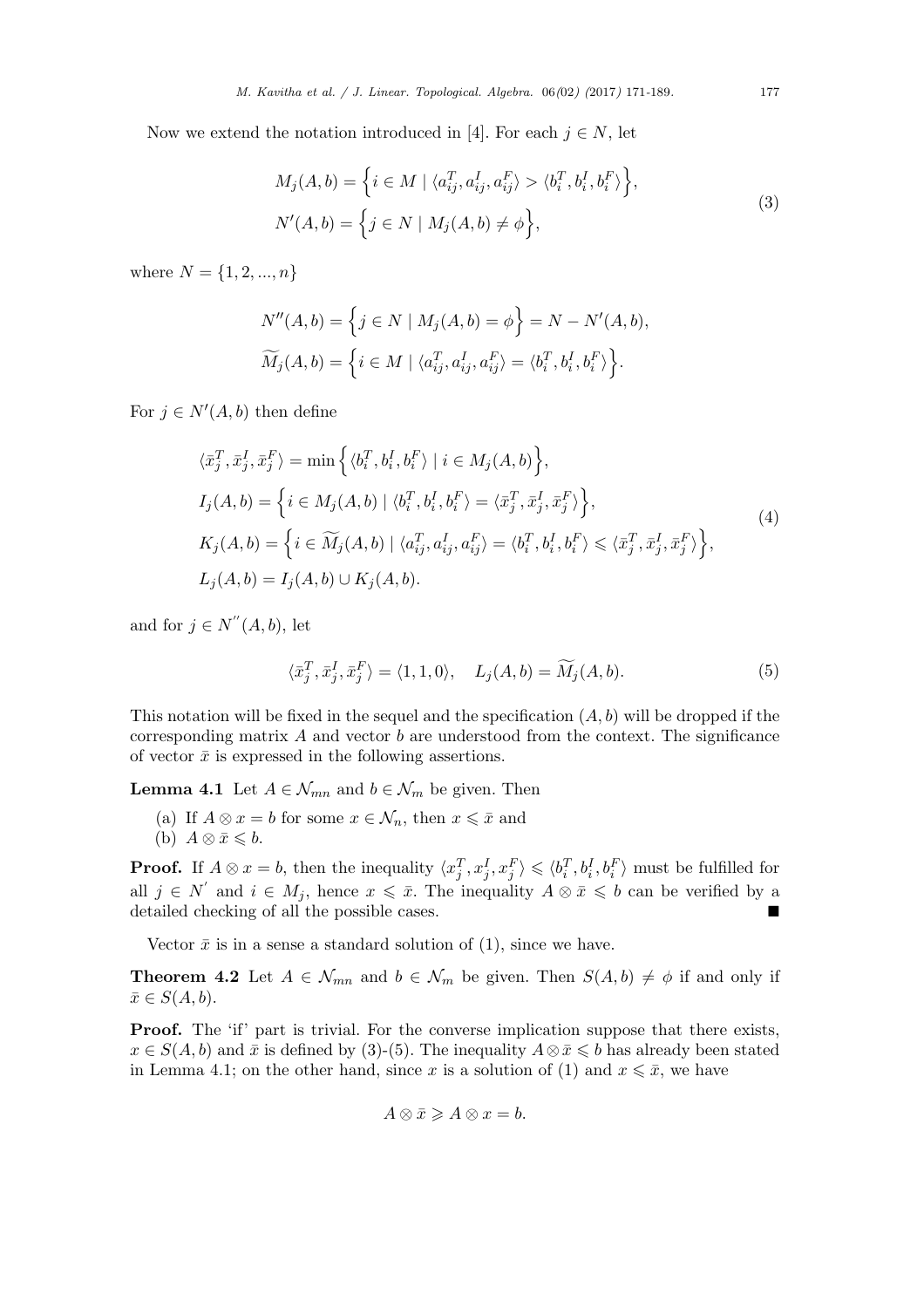Thus there is a straightforward procedure for testing the solvability of a given system: find the vector  $\bar{x}$  according to (3)-(5) and check whether it is a solution of (1). If the answer is 'yes', (1) is obviously solvable, in the negative case the solvability of (1) has been disproved too.

*Example* **4.3** We illustrate the previous assertions by the following example:

$$
A = \begin{pmatrix} \langle 0.3 & 0.2 & 0.4 \rangle & \langle 0.8 & 0.7 & 0.1 \rangle & \langle 0.1 & 0.2 & 0.3 \rangle & \langle 0.4 & 0.3 & 0.3 \rangle \\ \langle 0.7 & 0.5 & 0.4 \rangle & \langle 0.3 & 0.2 & 0.7 \rangle & \langle 0.1 & 0.2 & 0.7 \rangle & \langle 0.9 & 0.8 & 0.4 \rangle \\ \langle 0.2 & 0.1 & 0.4 \rangle & \langle 0.3 & 0.2 & 0.4 \rangle & \langle 0.2 & 0.1 & 0.4 \rangle & \langle 0.2 & 0.1 & 0.4 \rangle \\ \langle 0.4 & 0.3 & 0.5 \rangle & \langle 0.5 & 0.3 & 0.4 \rangle & \langle 0.3 & 0.2 & 0.4 \rangle & \langle 0.7 & 0.5 & 0.3 \rangle \end{pmatrix}
$$

$$
b = \begin{pmatrix} \langle 0.5 & 0.4 & 0.3 \rangle \\ \langle 0.7 & 0.5 & 0.4 \rangle \\ \langle 0.3 & 0.2 & 0.4 \rangle \\ \langle 0.6 & 0.3 & 0.4 \rangle \end{pmatrix}.
$$

We have

$$
M_1(A,b) = \{\phi\}, \quad M_2(A,b) = \{1\}, \quad M_3(A,b) = \{\phi\}, \quad M_4(A,b) = \{2,4\},
$$

hence

$$
N'(A, b) = \{2, 4\} \text{ and } N''(A, b) = \{1, 3\}.
$$

Therefore we obtain

$$
\begin{aligned}\n\bar{x}_1 &= \langle 1 \ 1 \ 0 \rangle, \\
\bar{x}_2 &= \min\{b_1\} = \langle 0.5 \ 0.4 \ 0.3 \rangle, \\
\bar{x}_3 &= \langle 1 \ 1 \ 0 \rangle \\
\bar{x}_4 &= \min\{b_2, b_4\} = \{ \langle 0.7 \ 0.5 \ 0.4 \rangle, \ \langle 0.6 \ 0.3 \ 0.4 \rangle \} = \langle 0.6 \ 0.3 \ 0.4 \rangle.\n\end{aligned}
$$

Therefore a simple computation shows that

$$
\bar{x}=(\langle 1\hspace{0.25cm} 1\hspace{0.25cm} 0\rangle \hspace{0.25cm} \langle 0.5\hspace{0.25cm} 0.4\hspace{0.25cm} 0.3\rangle \hspace{0.25cm} \langle 1\hspace{0.25cm} 1\hspace{0.25cm} 0\rangle \hspace{0.25cm} \langle 0.6\hspace{0.25cm} 0.3\hspace{0.25cm} 0.4\rangle)^t
$$

is a solution of system(1). Another necessary and sufficient condition for the solvability of (1) can be formulated in terms of sets  $L_j(A, b)$  is provided in the following lemma.

**Lemma 4.4** Let  $A \in \mathcal{N}_{mn}$ ,  $b \in \mathcal{N}_m$  be given and let  $M_j$ ,  $\widetilde{M}_j$ ,  $I_j$ ,  $K_j$ ,  $L_j$  and  $\langle \bar{x}_j^T, \bar{x}^I, \bar{x}^F \rangle$ be as defined in  $(3)-(5)$ . Then

$$
\langle a_{ij}^T, a_{ij}^I, a_{ij}^F\rangle\otimes\langle\bar{x}_j^T, \bar{x}^I, \bar{x}^F\rangle\geqslant\langle b_i^T, b_i^I, b_i^F\rangle
$$

if and only if  $i \in L_j$ .

**Proof.** Suppose first that  $\langle a_{ij}^T, a_{ij}^I, a_{ij}^F \rangle \otimes \langle \bar{x}_j^T, \bar{x}_j^I, \bar{x}_j^F \rangle \geq \langle b_i^T, b_i^I, b_i^F \rangle$ . This means that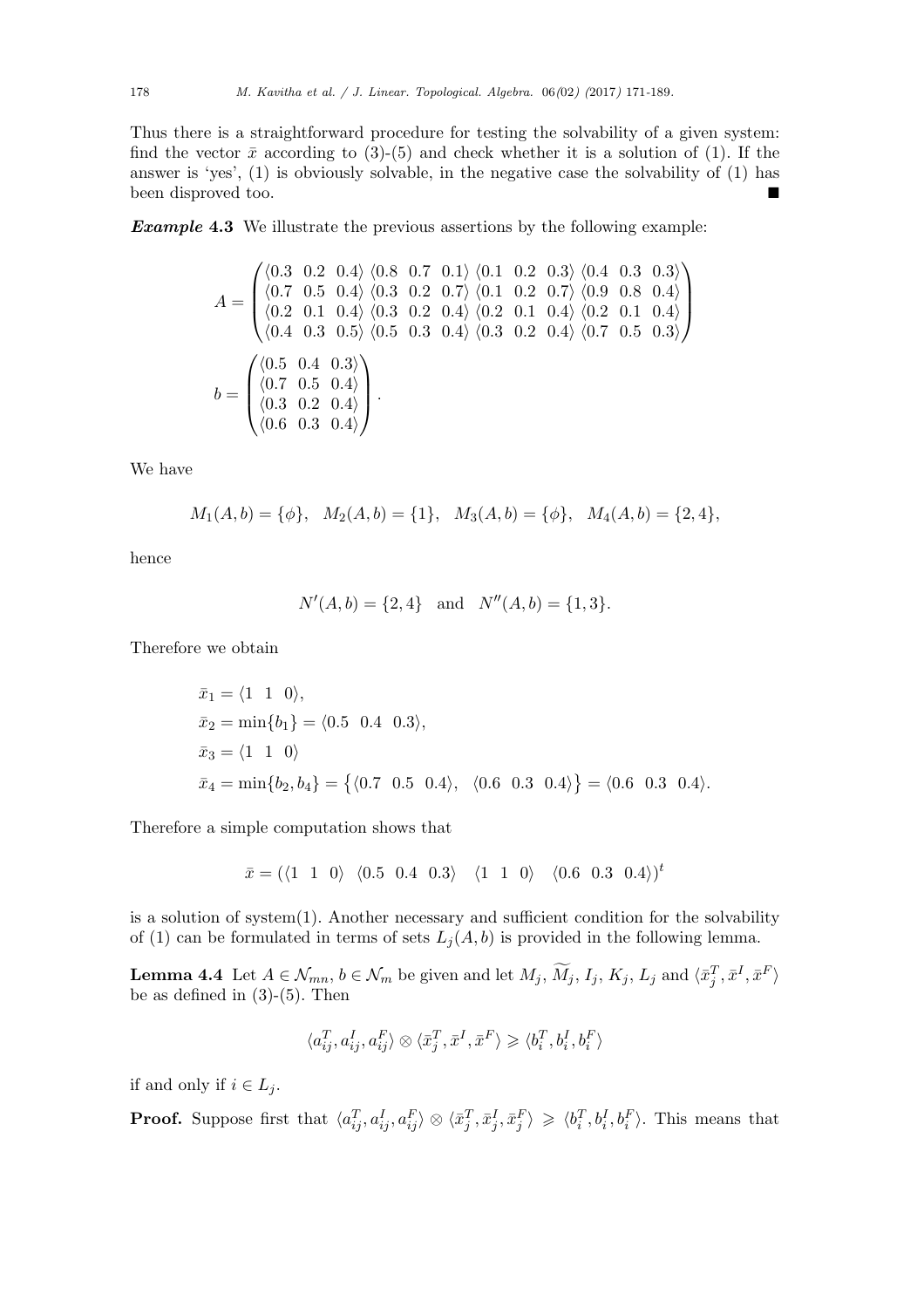both

$$
\langle a_{ij}^T, a_{ij}^I, a_{ij}^F \rangle \geq \langle b_i^T, b_i^I, b_i^F \rangle,
$$
  

$$
\langle \bar{x}_j^T, \bar{x}_j^I, \bar{x}_j^F \rangle \geq \langle b_i^T, b_i^I, b_i^F \rangle.
$$

Now we distinguish two cases:

(i) If 
$$
\langle a_{ij}^T, a_{ij}^I, a_{ij}^F \rangle > \langle b_i^T, b_i^I, b_i^F \rangle
$$
, then  $i \in M_j$  and  
 $\langle \bar{x}_j^T, \bar{x}_j^I, \bar{x}_j^F \rangle = \min \{ b_k | k \in M_j \} \leq \langle b_i^T, b_i^I, b_i^F \rangle$ ,  
hence  $\langle \bar{x}_j^T, \bar{x}_j^I, \bar{x}_j^F \rangle = \langle b_i^T, b_i^I, b_i^F \rangle$  and  $i \in I_j$ .

(ii) If  $\langle a_{ij}^T, a_{ij}^I, a_{ij}^F \rangle = \langle b_i^T, b_i^I, b_i^F \rangle$ , then  $i \in M_j$ .

Now if  $M_j = \phi$ , then  $L_j = \widetilde{M}_j$  and  $i \in L_j$ . On the other hand, if  $M_j \neq \phi$ , then the conditions

$$
\langle \bar{x}_j^T, \bar{x}_j^I, \bar{x}_j^F \rangle \geqslant \langle b_i^T, b_i^I, b_i^F \rangle, \text{ and } \langle a_{ij}^T, a_{ij}^I, a_{ij}^F \rangle = \langle b_i^T, b_i^I, b_i^F \rangle
$$

mean  $i \in K_j$ , thus in both cases,  $i \in L_j$ . In the proof of the converse implication suppose that  $i \in L_j$ . Then either  $j \in N''$  or  $j \in N'$ . In the former case  $L_j = M_j$  and

$$
\langle \bar{x}_j^T, \bar{x}_j^T, \bar{x}_j^T \rangle = \langle 1, 1, 0 \rangle,
$$
  

$$
\langle a_{ij}^T, a_{ij}^I, a_{ij}^F \rangle = \langle b_i^T, b_i^I, b_i^F \rangle.
$$

From this we have

$$
\langle a_{ij}^T, a_{ij}^I, a_{ij}^F \rangle \otimes \langle \bar{x}_j^T, \bar{x}_j^I, \bar{x}_j^F \rangle = \langle b_i^T, b_i^I, b_i^F \rangle.
$$

In the second case  $M_j \neq \phi$  and either

(i) 
$$
i \in I_j
$$
, hence  $\langle a_{ij}^T, a_{ij}^I, a_{ij}^F \rangle > \langle b_i^T, b_i^I, b_i^F \rangle, \langle b_i^T, b_i^I, b_i^F \rangle = \langle \bar{x}_j^T, \bar{x}_j^I, \bar{x}_j^F \rangle$  or  
(ii)  $i \in k_j$ , hence  $\langle a_{ij}^T, a_{ij}^I, a_{ij}^F \rangle = \langle b_i^T, b_i^I, b_i^F \rangle \leq \langle \bar{x}_j^T, \bar{x}_j^I, \bar{x}_j^F \rangle$ 

In both case

$$
\langle a_{ij}^T, a_{ij}^I, a_{ij}^F \rangle \otimes \langle \bar{x}_j^T, \bar{x}_j^I, \bar{x}_j^F \rangle \geq \langle b_i^T, b_i^I, b_i^F \rangle.
$$

**Theorem 4.5** Let  $A \in \mathcal{N}_{mn}$ ,  $b \in \mathcal{N}_m$  be given. Then  $S(A, b) \neq \emptyset$  iff ∪ *j∈N*  $L_j(A, b) = M.$ 

**Proof.** If  $S(A, b) \neq \phi$ , then

$$
\langle \bar{x}^T, \bar{x}^I, \bar{x}^F \rangle = (\langle \bar{x}_1^T, \bar{x}_1^I, \bar{x}_1^F \rangle, \cdots, \langle \bar{x}_n^T, \bar{x}_n^I, \bar{x}_n^F \rangle)^t
$$

defined by  $(4)$  and  $(5)$  is a solution of  $(1)$ . If we suppose that there exists

$$
i \in M - \bigcup_{j \in N} L_j(A, b),
$$

■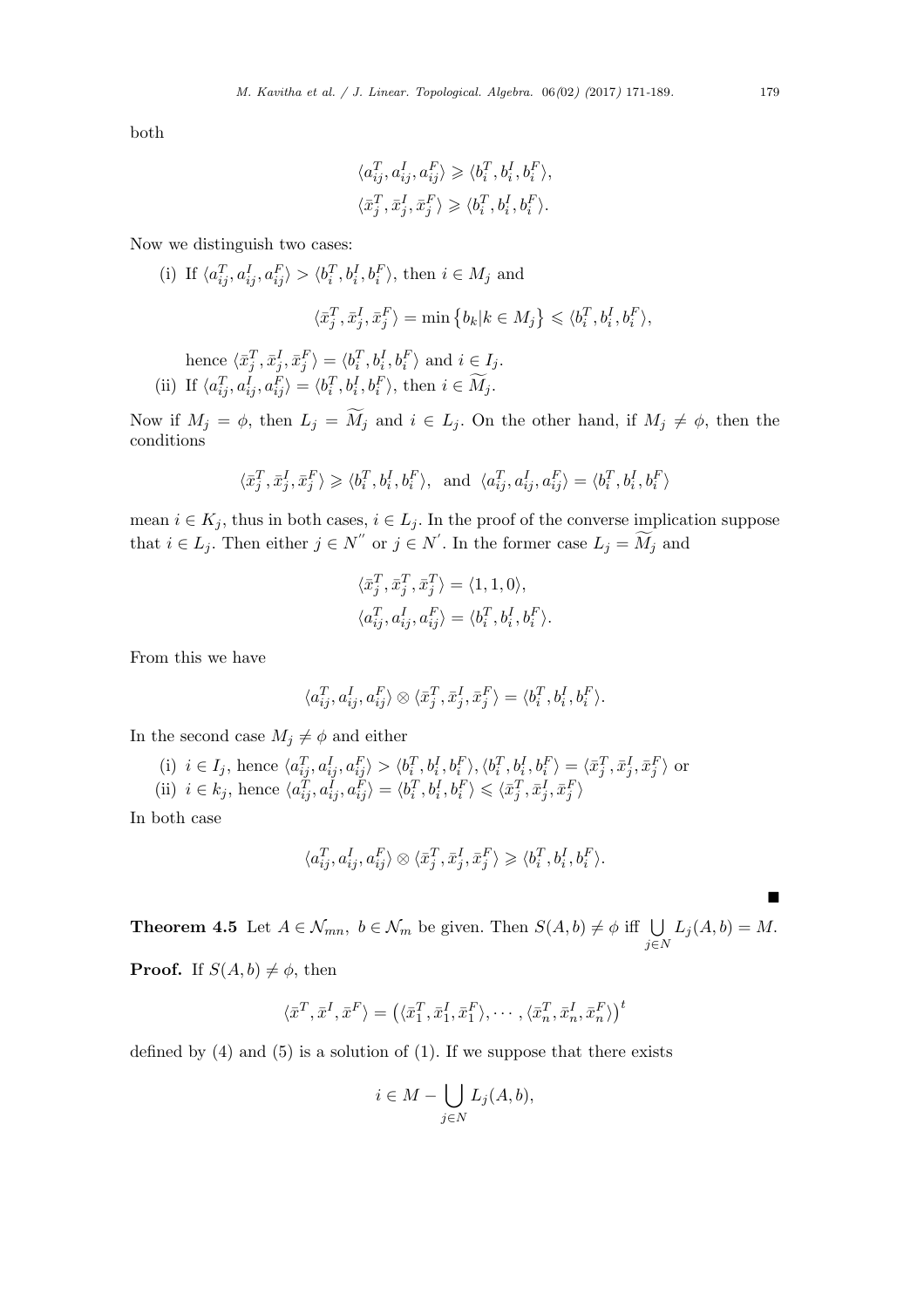then according to Lemma 4.4,

$$
\langle a_{ij}^T, a_{ij}^I, a_{ij}^F\rangle \otimes \langle \bar{x}_j^T, \bar{x}_j^I, \bar{x}_j^F\rangle < \langle b_i^T, b_i^I, b_i^F\rangle
$$

for all  $j \in N$ , a controdiction. For the if part recall that  $A \otimes \bar{x} \leq b$  and suppose that

$$
\bigcup_{k\in N} L_k(A,b) = M.
$$

This means that for each  $i \in M$  there exist  $j \in N$  such that  $i \in L_j$ . Again Lemma 4.4 gives that  $\langle a_{ij}^T, a_{ij}^I, a_{ij}^F \rangle \otimes \langle \bar{x}_j^T, \bar{x}_j^I, \bar{x}_j^F \rangle \geq \langle b_i^T, b_i^I, b_i^F \rangle$  for these indices, hence  $(A \otimes \bar{x})_i \geq b_i$ and  $\bar{x} \in S(A, b)$ .

*Example* **4.6** We compute further the following in Example 4.3

$$
\widetilde{M}_1 = \{2\}, \widetilde{M}_2 = \{3\}, \widetilde{M}_3 = \{\phi\}, \widetilde{M}_4 = \{\phi\}
$$
\n
$$
I_1 = \{\phi\}, I_2 = \{1\}, I_3 = \{\phi\}, I_4 = \{4\}
$$
\n
$$
K_1 = \{2\}, k_2 = \{3\}, k_3 = \{\phi\}, k_4 = \{\phi\}
$$
\n
$$
L_j(A, b) = I_j(A, b) \cup K_j(A, b)
$$
\n
$$
L_1 = \{2\}, L_2 = \{1, 3\}, L_3 = \{\phi\}, L_4 = \{4\}.
$$

and check that for this system we really have ∪ *j∈N*  $L_j = M$ .

#### **5. Unique solvability**

In this previous section, we studied system (1), if solvable, always has a maximum solution, namely  $\bar{x}$ . In this section, the following theorem states a sufficient condition for  $(1)$ to have a minimum solution.

**Theorem 5.1** Let  $A \in \mathcal{N}_{mn}$ ,  $b \in \mathcal{N}_m$  be given such that  $\{L_1, ..., L_n\}$  is a minimal covering of M. Then  $A \otimes x = b$  has a minimum solution.

**Proof.** If  $\{L_1, ..., L_n\}$  is a minimal covering of M, then Theorem 4.5 implies that  $S(A, b) \neq \emptyset$  and we proceed to find the minimum element of  $S(A, b)$ . Hence minimality of the covering means

$$
(\forall j \in N)(\exists i \in M)i \in L_j - \bigcup_{k \neq j} L_k. \tag{6}
$$

In other words, using Lemma 4.4.

$$
(\forall j \in N)(\exists i \in M)[\langle a_{ij}^T, a_{ij}^I, a_{ij}^F \rangle \otimes \langle \bar{x}_j^T, \bar{x}_j^I, \bar{x}_j^F \rangle \geq \langle b_i^T, b_i^I, b_i^F \rangle
$$
  

$$
(\forall k \neq j)(\langle a_{ik}^T, a_{ik}^I, a_{ik}^F \rangle \otimes \langle \bar{x}_k^T, \bar{x}_k^I, \bar{x}_k^F \rangle < \langle b_i^T, b_i^I, b_i^F \rangle)]
$$
\n
$$
(7)
$$

The inequality

$$
\langle a_{ik}^T, a_{ik}^I, a_{ik}^F \rangle \otimes \langle \bar{x}_k^T, \bar{x}_k^I, \bar{x}_k^F \rangle < \langle b_i^T, b_i^I, b_i^F \rangle
$$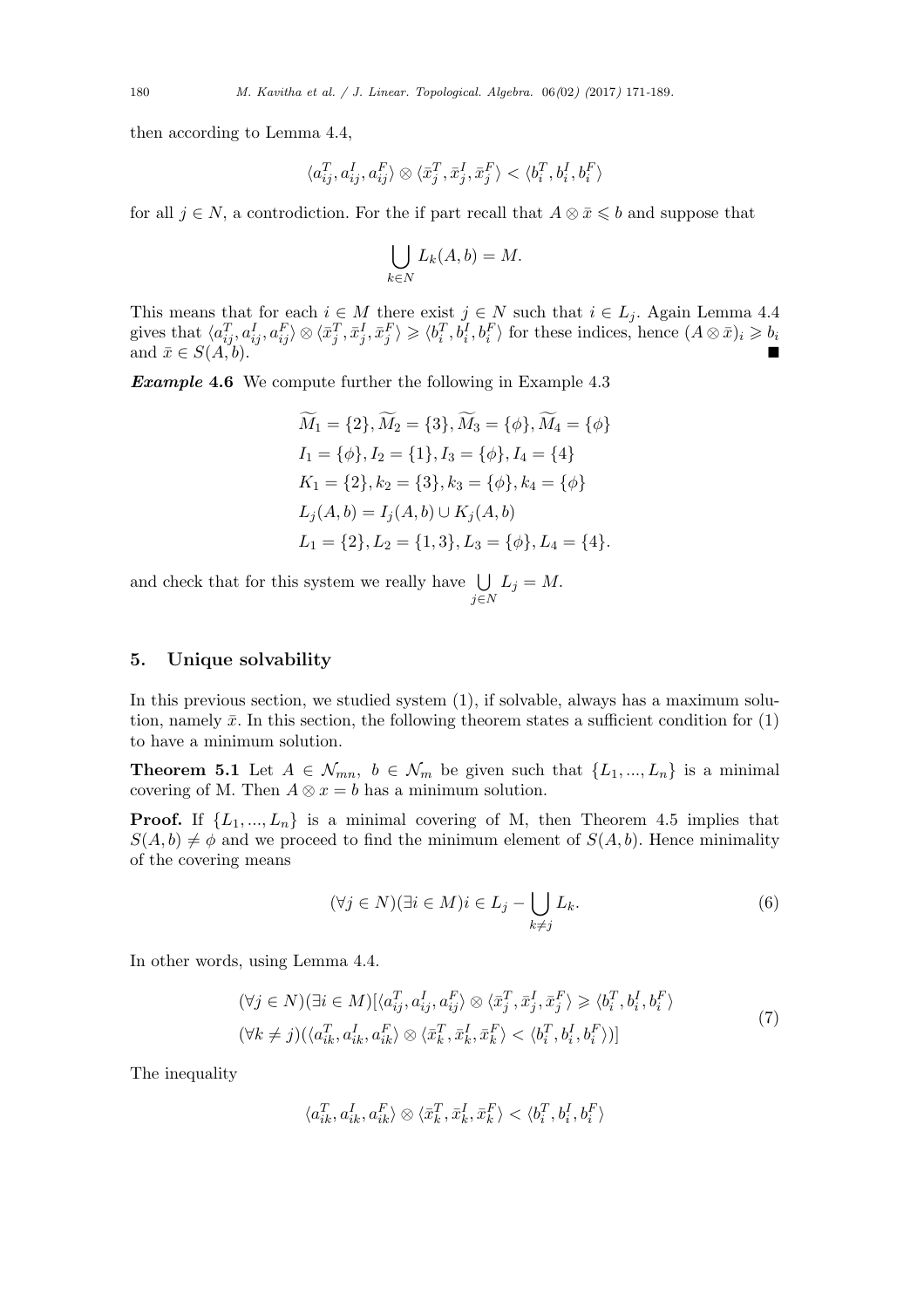yields that the same holds for any solution  $x$ . Thus if  $x$  is a solution of  $(1)$ , we have

$$
\forall j \in N \ \exists i \in M \ \langle a_{ij}^T, a_{ij}^I, a_{ij}^F \rangle \otimes \langle \bar{x}_j^T, \bar{x}_j^I, \bar{x}_j^F \rangle \geq \langle b_i^T, b_i^I, b_i^F \rangle,
$$
  

$$
\forall k \neq j \ \langle a_{ik}^T, a_{ik}^I, a_{ik}^F \rangle \otimes \langle x_k^T, x_k^I, x_k^F \rangle < \langle b_i^T, b_i^I, b_i^F \rangle
$$

Denote for each  $j \in N$  by  $N_j(A, b)$  the set of all indices *i* fulfilling (6). Thus we have  $N_j(A, b) \neq \emptyset$  for each  $j \in N$  and for any solution *x* 

$$
\forall j \in N \ \forall i \in N_j(A, b) \ \langle a_{ij}^T, a_{ij}^I, a_{ij}^F \rangle \otimes \langle x_j^T, x_j^I, x_j^F \rangle \geq \langle b_i^T, b_i^I, b_i^F \rangle,
$$

or

$$
\forall j \in N \ \langle x_j^T, x_j^I, x_j^F \rangle \geqslant \max \Big\{ \langle b_i^T, b_i^I, b_i^F \rangle \mid i \in N_j(A, b) \Big\}
$$

Now it is easy to see that  $\underline{x}$  is defined by

$$
\underline{x}_{j} = \max \left\{ \langle b_{i}^{T}, b_{i}^{I}, b_{i}^{F} \rangle \mid i \in N_{j}(A, b) \right\}
$$
\n(8)

is a solution, moreover, the minimum solution of (1). However, the minimality of the covering is not a necessary condition, as we can see in the following example. ■

*Example* 5.2 By example 4.3  $\{L_1, L_2, L_3, L_4\}$  is not a minimal covering because  $L_3 = \phi$ . In spite of this

$$
N_1 = \{2\}, N_2 = \{1, 3\}, N_3 = \{\phi\}, N_4 = \{4\}.
$$

Therefore

$$
\underline{x}_j(A,b) = \max\left\{b_i|i \in N_j(A,b)\right\}
$$

and

$$
\underline{x}_1 = \max\{b_2\} \geq \{0.7 \quad 0.5 \quad 0.4\}
$$

$$
\underline{x}_2 = \max\{b_1\} \geq \{0.5 \quad 0.4 \quad 0.3\}
$$

$$
\underline{x}_4 = \max\{b_4\} \geq \{0.6 \quad 0.3 \quad 0.4\}.
$$

The sets  $N_1$ ,  $N_2$ ,  $N_4$  cover  $M$ , hence  $x_3 = \langle 0, 0, 1 \rangle$  and the minimum solution is

$$
\underline{x} = (\langle 0.7 \ 0.5 \ 0.4 \rangle, \langle 0.5 \ 0.4 \ 0.3 \rangle, \langle 0 \ 0 \ 1 \rangle, \langle 0.6 \ 0.3 \ 0.4 \rangle)^t.
$$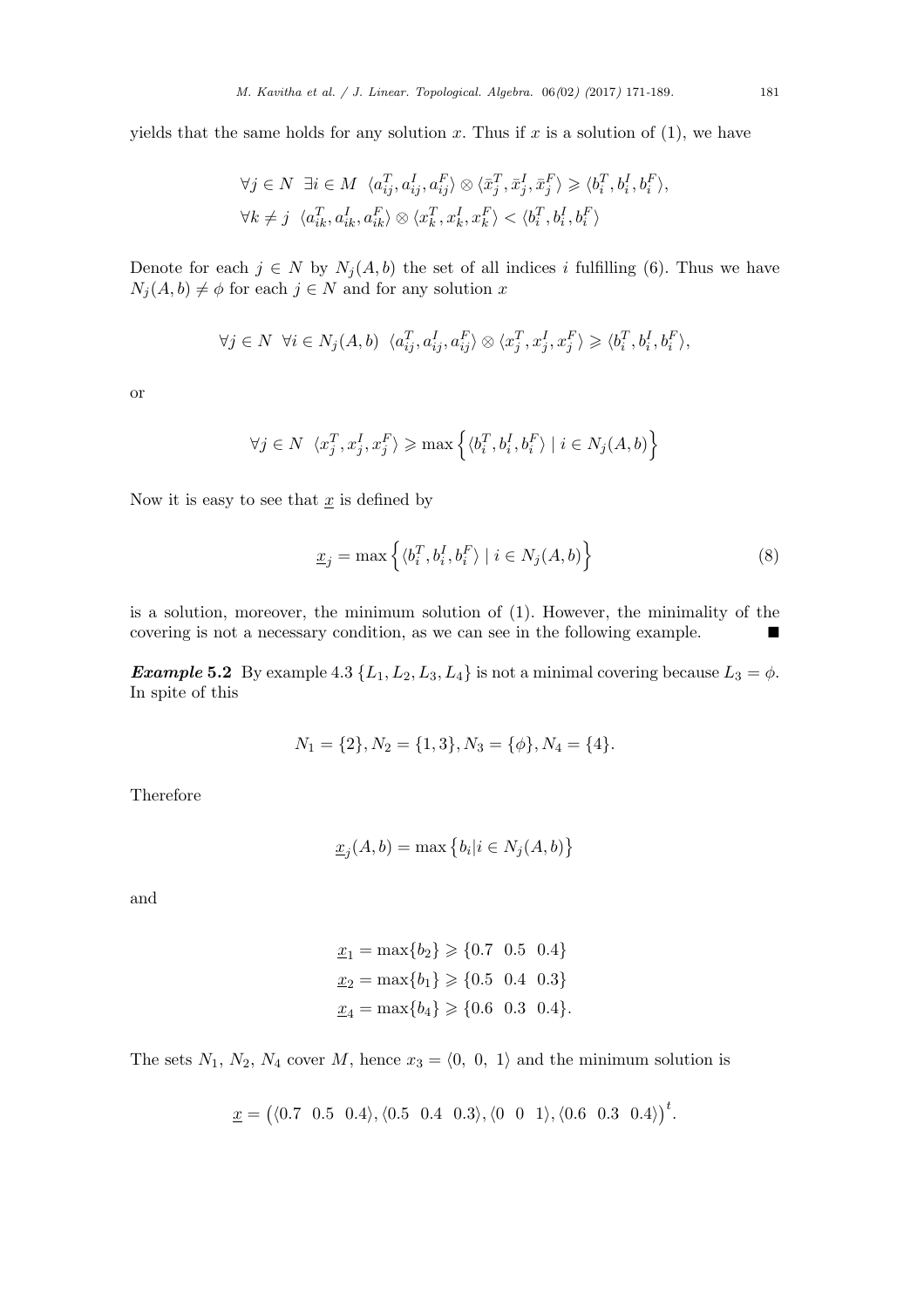*Example* **5.3** Let

$$
A = \begin{pmatrix} \langle 0.2 & 0.3 & 0.4 \rangle & \langle 0.1 & 0.1 & 0.4 \rangle & \langle 0.1 & 0.1 & 0.4 \rangle \\ \langle 0.1 & 0.1 & 0.6 \rangle & \langle 0.3 & 0.2 & 0.5 \rangle & \langle 0.1 & 0.1 & 0.6 \rangle \\ \langle 0.1 & 0.1 & 0.6 \rangle & \langle 0.1 & 0.1 & 0.6 \rangle & \langle 0.3 & 0.2 & 0.5 \rangle \\ \langle 0.4 & 0.5 & 0.4 \rangle & \langle 0.4 & 0.5 & 0.4 \rangle & \langle 0.4 & 0.5 & 0.4 \rangle \end{pmatrix},
$$

$$
b = \begin{pmatrix} \langle 0.2 & 0.3 & 0.4 \rangle \\ \langle 0.3 & 0.2 & 0.5 \rangle \\ \langle 0.3 & 0.2 & 0.5 \rangle \\ \langle 0.3 & 0.2 & 0.5 \rangle \end{pmatrix}.
$$

We compute successively

$$
M_1 = \{4\}, M_2 = \{4\}, M_3 = \{4\},
$$
  
\n
$$
\bar{x}_1 = \bar{x}_2 = \bar{x}_3 = \{0.3 \quad 0.2 \quad 0.5\},
$$
  
\n
$$
I_1 = I_2 = I_3 = \{4\},
$$
  
\n
$$
K_1 = \{1\}, K_2 = \{2\}, K_3 = \{3\},
$$
  
\n
$$
L_1 = \{1, 4\}, L_2 = \{2, 4\}, L_3 = \{3, 4\},
$$

hence  $\{L_1, L_2, L_3\}$  is a covering of *M*, the system is solvable and the maximum solution is

$$
\bar{x} = (\langle 0.3 \ 0.2 \ 0.5 \rangle, \langle 0.3 \ 0.2 \ 0.5 \rangle, \langle 0.3 \ 0.2 \ 0.5 \rangle)^t.
$$

Further,  $\{L_1, L_2, L_3\}$  is a minimal covering and

$$
N_1 = \{1\}, N_2 = \{2\}, N_3 = \{3\}.
$$

Therefore the minimum solution is

$$
\underline{x} = (\langle 0.2 \ 0.3 \ 0.4 \rangle, \langle 0.3 \ 0.2 \ 0.5 \rangle, \langle 0.3 \ 0.2 \ 0.5 \rangle)^t
$$

and all the solutions are of the form

$$
x = (\langle \alpha^T \alpha^I \alpha^F \rangle, \langle 0.3 \quad 0.2 \quad 0.5 \rangle, \langle 0.3 \quad 0.2 \quad 0.5 \rangle)^t,
$$

where  $\langle 0.2 \ 0.3 \ 0.4 \rangle \leq \langle \alpha^T \alpha^I \alpha^F \rangle \leq \langle 0.3 \ 0.2 \ 0.5 \rangle$ .

*Example* **5.4** If

$$
A = \begin{pmatrix} \langle 0.7 & 0.6 & 0.5 \rangle & \langle 0.8 & 0.7 & 0.4 \rangle & \langle 0.7 & 0.6 & 0.5 \rangle \\ \langle 0.3 & 0.2 & 0.7 \rangle & \langle 0.5 & 0.4 & 0.6 \rangle & \langle 0.5 & 0.4 & 0.6 \rangle \end{pmatrix}
$$

$$
b = \begin{pmatrix} \langle 0.7 & 0.6 & 0.5 \rangle \\ \langle 0.5 & 0.4 & 0.6 \rangle \end{pmatrix},
$$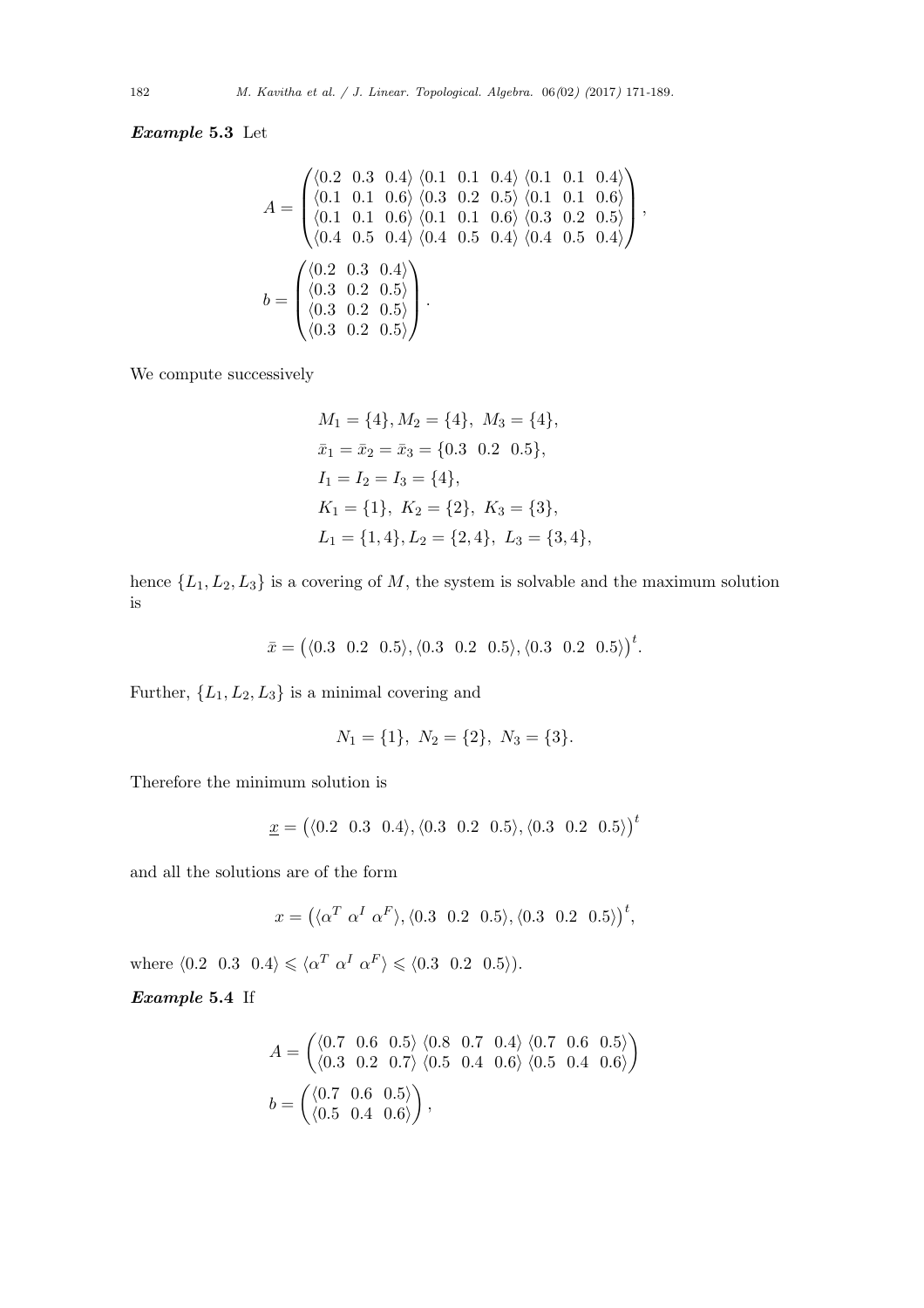then

$$
M_1 = \{\phi\}, M_2 = \{1\}, M_3 = \{\phi\},
$$
  

$$
\widetilde{M}_1 = \{1\}, \widetilde{M}_2 = \{2\}, \widetilde{M}_3 = \{1, 2\}.
$$

Therefore

$$
L_1 = \{1\}, L_2 = \{1, 2\}, L_3 = \{1, 2\}
$$

and

$$
\bar{x}_j = \big( \langle 1 \quad 1 \quad 0 \rangle, \langle 0.7 \quad 0.6 \quad 0.5 \rangle, \langle 1 \quad 1 \quad 0 \rangle \big)^t.
$$

Moreover, it can be easily seen that

$$
x' = (\langle 0 \ 0 \ 1 \rangle, \langle 0.7 \ 0.6 \ 0.5 \rangle, \langle 0 \ 0 \ 1 \rangle)^t
$$
  

$$
x'' = (\langle 0 \ 0 \ 1 \rangle, \langle 0 \ 0 \ 1 \rangle, \langle 0.7 \ 0.6 \ 0.5 \rangle)^t
$$

are both minimal, but not minimum solution. The minimality of the covering is necessary for the uniqueness of the solutions.

**Theorem 5.5** Let  $A \in \mathcal{N}_{mn}$ ,  $b \in \mathcal{N}_m$ ,  $b > \langle 0, 0, 1 \rangle$  be given such that  $\{L_1, ..., L_n\}$  is a covering of M, but not a minimal one. Then  $|S(A, b)| > 1$ .

**Proof.** Suppose that  $\{L_1, ..., L_n\}$  is a covering of M, but not a minimal one. Then  $\bar{x}$  is a solution of (1) and let  $\{L_1, ..., L_{k-1}, L_{k+1}, ..., L_n\}$  also be a covering of *M*. Take

$$
x' = \left(\langle \bar{x}_1^T, \bar{x}_1^I, \bar{x}_1^F \rangle, ..., \langle \bar{x}_{k-1}^T, \bar{x}_{k-1}^I, \bar{x}_{k-1}^F \rangle, \langle \alpha^T, \alpha^I, \alpha^F \rangle, \langle \bar{x}_{k+1}^T, \bar{x}_{k+1}^I, \bar{x}_{k+1}^F \rangle, ..., \langle \bar{x}_n^T, \bar{x}_n^I, \bar{x}_n^F \rangle \right)^t
$$

for an arbitrary  $\langle \alpha^T, \alpha^I, \alpha^F \rangle < \langle \bar{x}_k^T, \bar{x}_k^I, \bar{x}_k^F \rangle$  (recall that  $\bar{x}_k$  is equal either to  $\langle 1, 1, 0 \rangle$ or to some  $\langle b_i^T, b_i^I, b_i^F \rangle$  and those are all by assumption positive). Clearly,

$$
A \otimes x^{'} \leqslant A \otimes \bar{x} = b
$$

and for the proof of the opposite inequality suppose that for each  $i \in M$  there exists *j* ≠ *k* such that *i* ∈ *L*<sub>*j*</sub>. For these j's we have  $\bar{x}_j = x'_j$ . Lemma 4.4 now gives

$$
\langle a_{ij}^T, a_{ij}^I, a_{ij}^F\rangle\otimes\langle \bar x_j^T, \bar x_j^I, \bar x_j^F\rangle\geqslant\langle b_i^T, b_i^I, b_i^F\rangle,
$$

hence  $(A \otimes x')_i \geq \langle a_{ij}^T, a_{ij}^I, a_{ij}^F \rangle \otimes \langle \bar{x}_j^T, \bar{x}_j^I, \bar{x}_j^F \rangle \geq \langle b_i^T, b_i^I, b_i^F \rangle$ . This means that  $\bar{x}$  is not a unique solution.

## **6. The case of square matrices**

The assertions of the following lemma are well known from combinatorics.

**Lemma 6.1** Let  $H_1, ..., H_k$  be arbitrary finite sets and  $H = \bigcup$ *k j*=1  $H_j$ ,  $|H| = l$ .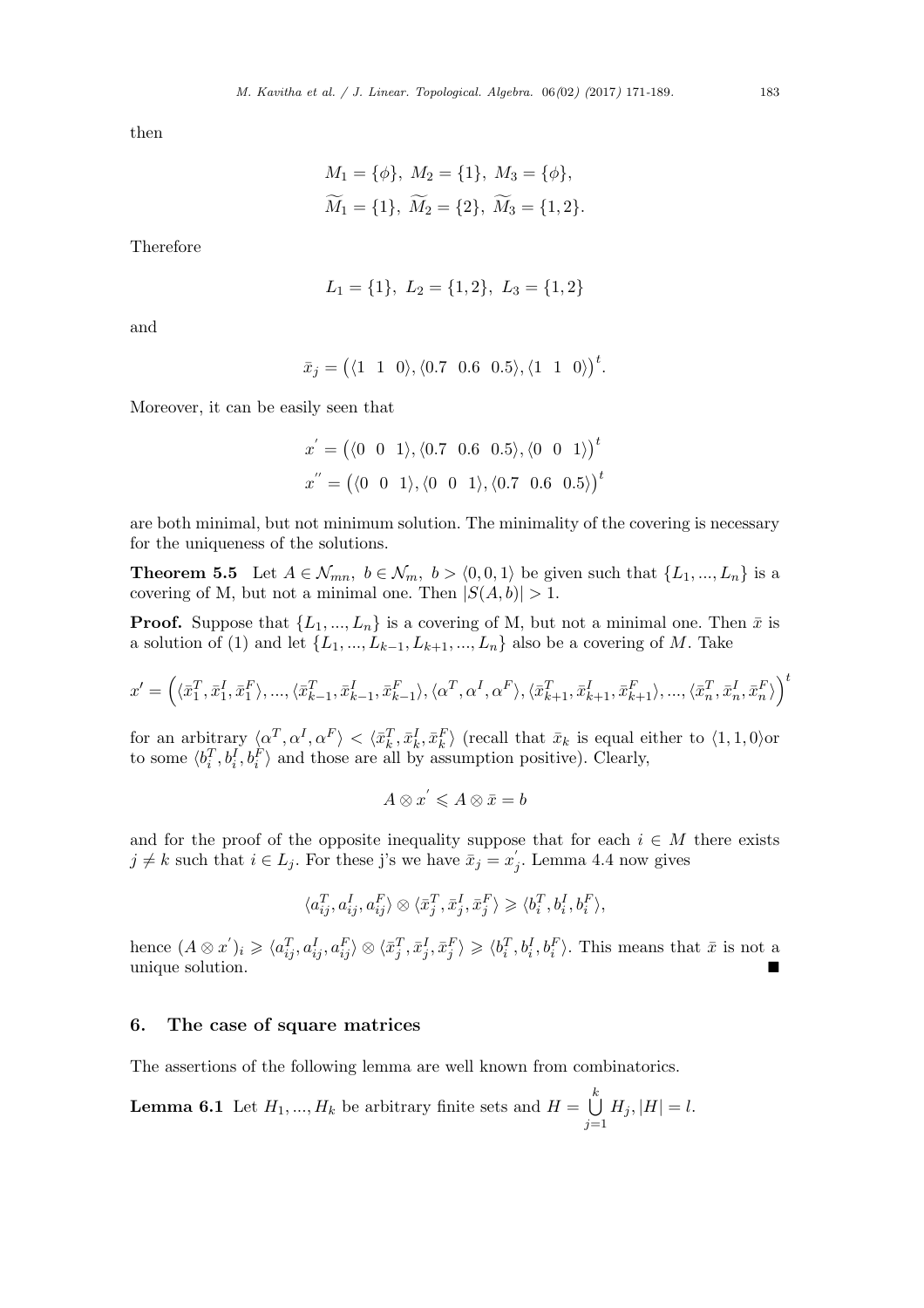- (i) If  $\{H_1, ..., H_k\}$  is a minimal covering of H, then  $k \leq l$ .
- (ii) For  $k = l$ ,  $\{H_1, ..., H_k\}$  is a minimal covering of H if and only if  $H_1, ..., H_k$  are one element pairwise disjoint sets.

*Remark 1 Hence in the case*  $m = n$ , *if*  $\{L_1, ..., L_n\}$  *is a minimal covering, then*  $L_1, ..., L_n$ *are one-element pairwise disjoint sets. Therefore, there exists a permutation*  $\Pi \in P_n$  *such that*  $L_{\pi(i)} = \{i\}$ *. We shall use this notation in the following theorem.* 

**Theorem 6.2** Let a fuzzy neutrosophic soft square matrix  $A \in \mathcal{N}_{mn}$  and  $b \in \mathcal{N}_n$  be given. Then  $|S(A, b)| = 1$  if and only if  $\{L_1, ..., L_n\}$  is a minimal covering of the form  $L_{\pi(i)} = \{i\}$  for a permutation  $\pi \in P_n$  and for all i with  $\langle a_{i\pi(i)}^T, a_{i\pi(i)}^I, a_{i\pi(i)}^F \rangle = \langle b_i^T, b_i^I, b_i^F \rangle$ it holds  $\langle b_i^T, b_i^I, b_i^F \rangle = \langle 1, 1, 0 \rangle$ .

**Proof.** If (1) has a unique solution, then  $\{L_1, ..., L_n\}$  is a minimal covering by Theorem 5.5 and according to the previous remark 6.2 there exists a permutation  $\pi$  such that  $L_{\pi(i)} = \{i\}$ . Let us fix *i* and for the sake of brevity denote  $\pi(i)$  by j. Now we need to show that if  $\langle a_{ij}^T, a_{ij}^I, a_{ij}^F \rangle = \langle b_i^T, b_i^I, b_i^F \rangle$ , then  $\langle b_i^T, b_i^I, b_i^F \rangle = \langle 1, 1, 0 \rangle$ . Realize first, that the inequality  $M_j \neq \phi$  would imply  $I_j \neq \phi$  and  $I_j \subseteq L_j$ , but since  $\langle a_{ij}^T, a_{ij}^I, a_{ij}^F \rangle = \langle b_i^T, b_i^I, b_i^F \rangle, i \notin I_j$  and  $L_j$  is a singleton, we have a contradiction. Thus  $M_j = \phi$  and  $\langle \bar{x}_j^T, \bar{x}_j^I, \bar{x}_j^F \rangle = \langle 1, 1, 0 \rangle$ . The fact  $L_j = \{i\}$  means, ac- $\text{cording to (5), that }\langle a_{kj}^T, a_{kj}^I, a_{kj}^F\rangle \prec \langle b_k^T, b_k^I, b_k^F\rangle \text{ for all } k \neq i. \text{ If we set } x' = x'$  $(\langle \bar{x}_1^T, \bar{x}_k^1, \bar{x}_1^F \rangle, ..., \langle \bar{x}_j^T, \bar{x}_j^I, \bar{x}_j^F \rangle, \langle b_i^T, b_i^I, b_i^F \rangle, \langle \bar{x}_{j+1}^T, \bar{x}_{j+1}^I, \bar{x}_{j+1}^F \rangle, ..., \langle \bar{x}_n^T, \bar{x}_n^I, \bar{x}_n^F \rangle)^t$  then  $x'$  is also a solution of (1) because all the rows other than the  $i^{th}$  are covered by some  $L_s$ disjoint from  $\{j\}$  and for  $i^{th}$  equation we have  $(A \otimes x')_i \geq \langle a_{ij}^T, a_{ij}^I, a_{ij}^F \rangle \otimes \langle b_i^T, b_i^I, b_i^F \rangle =$  $\langle b_i^T, b_i^I, b_i^F \rangle$  -if  $\langle b_i^T, b_i^I, b_i^F \rangle < \langle 1, 1, 0 \rangle$ : this is a different solution and we have a contradiction with the uniqueness of the solution.

For the converse implication suppose that  $\{L_1, ..., L_n\}$  is a minimal covering. Then (1) has the maximum solution  $\bar{x}$  and the minimum solution <u>x</u>. We want to show  $\bar{x} = \underline{x}$ . Recall that  $L_j = \{i\}, N_j \neq \phi$  for all j and distinguish two cases:

- (i) If  $M_j \neq \phi$ , then  $L_j = N_j = I_j$ , hence  $\langle \bar{x}_j^T, \bar{x}_j^I, \bar{x}_j^F \rangle = \langle \underline{x}_j^T, \underline{x}_j^I, \underline{x}_j^F \rangle = \langle b_i^T, b_i^I, b_i^F \rangle$ .
- (ii) If  $M_i = \phi$ , then  $L_i = \widetilde{M}_i = \{i\}$ .

This means that  $\langle a_{ij}^T, a_{ij}^I, a_{ij}^F \rangle = \langle b_i^T, b_i^I, b_i^F \rangle, \langle b_i^T, b_i^I, b_i^F \rangle = \langle 1, 1, 0 \rangle$  and the second assumption of the theorem says that  $\langle b_i^T, b_i^I, b_i^F \rangle = \langle 1, 1, 0 \rangle$ , which gives  $\langle \underline{x}_j^T, \underline{x}_j^I, \underline{x}_j^F \rangle = \langle 1, 1, 0 \rangle$ too. This completes the proof.

**Theorem 6.3** Let  $A \in \mathcal{N}_{n,n}$  and  $b \in \mathcal{N}_n$  be given. Then  $|S(A,b)| = 1$  if and only if there exists a permutation  $\pi \in P_n$  such that

$$
\langle a_{i\pi(i)}^T, a_{i\pi(i)}^I, a_{i\pi(i)}^F \rangle \ge \langle b_i^T, b_i^I, b_i^F \rangle > \sum_{j \in N, j \ne i} \langle a_{i\pi(i)}^T, a_{i\pi(i)}^I, a_{i\pi(i)}^F \rangle \wedge \langle b_j^T, b_j^I, b_j^F \rangle, \tag{9}
$$

and the inequality is strict for each i with  $\langle b_i^T, b_i^I, b_i^F \rangle < \langle 1, 1, 0 \rangle$ .

**Proof.** It suffices to prove the equivalence of this condition to the condition of Theorem 6.2. For simplicity suppose that  $\pi = id$ , that the covering in Theorem 6.2 is of the form  $L_i = \{i\}$  and that  $\langle b_1^T, b_1^I, b_1^F \rangle \leq \langle b_2^T, b_2^I, b_2^F \rangle \leq \ldots \leq \langle b_n^T, b_n^I, b_n^F \rangle$ . First assume that (9) is fulfilled, i.e. we have

$$
\langle a_{ii}^T, a_{ii}^I, a_{ii}^F \rangle \geq \langle b_i^T, b_i^I, b_i^F \rangle > \sum_{j \neq i} \langle a_{ij}^T, a_{ij}^I, a_{ij}^F \rangle \wedge \langle b_j^T, b_j^I, b_j^F \rangle, \tag{10}
$$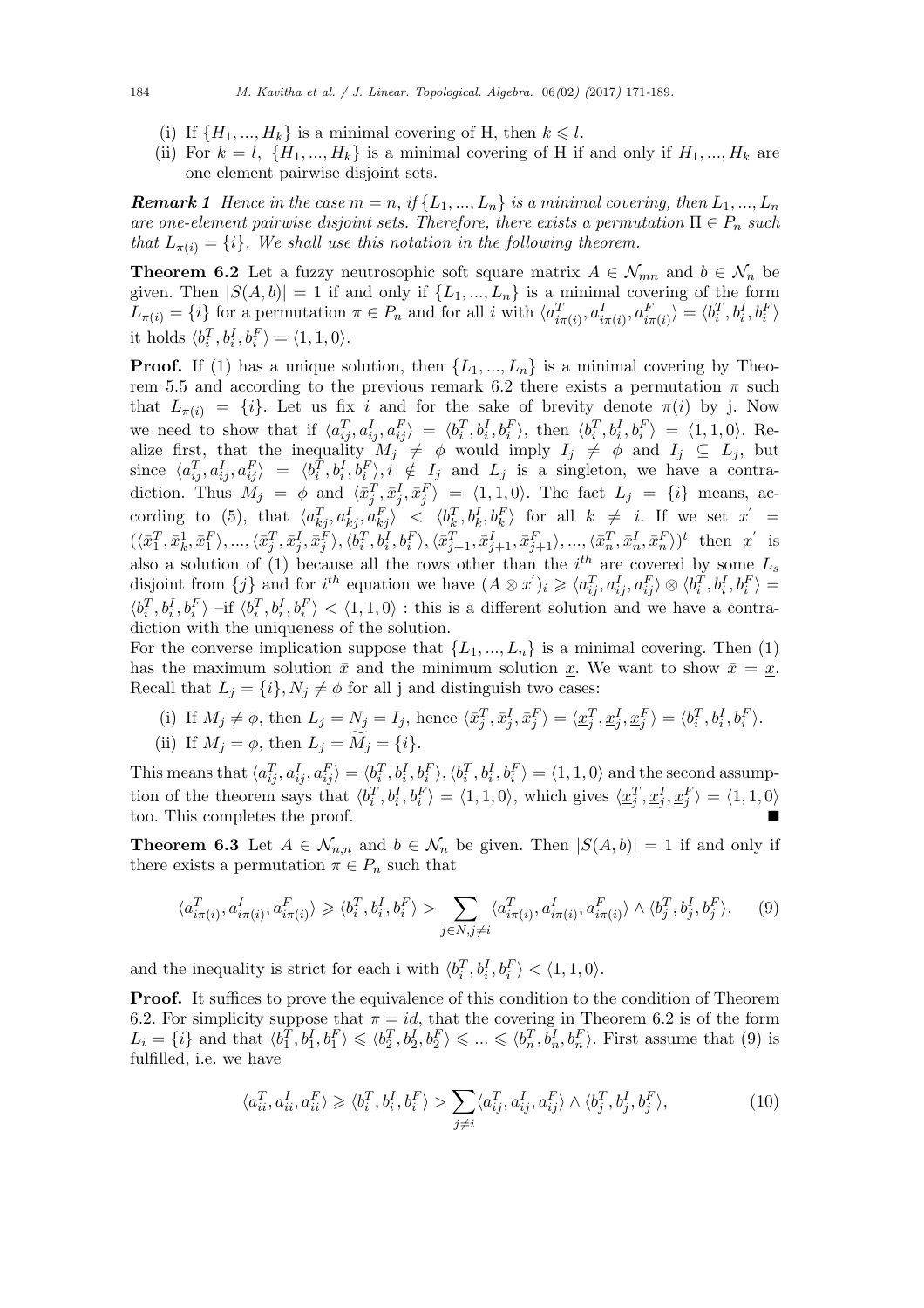with strict inequality whenever  $\langle b_i^T, b_i^I, b_i^F \rangle < \langle 1, 1, 0 \rangle$ . Now, it is easy to see that  $i \notin L_j$ for  $j > i$ , since the inequality  $\langle b_i^T, b_i^I, b_i^F \rangle > \sum$ *j>i*  $\langle a_{ij}^T, a_{ij}^I, a_{ij}^F \rangle \wedge \langle b_j^T, b_j^I, b_j^F \rangle$  with

$$
\langle b_i^T,b_i^I,b_i^F\rangle\leqslant \langle b_j^T,b_j^I,b_j^F\rangle,
$$

for  $i < j$  gives  $\langle b_i^T, b_i^I, b_i^F \rangle > \sum$ *j>i*  $\langle a_{ij}^T, a_{ij}^I, a_{ij}^F \rangle$ , thus

$$
\langle b_i^T, b_i^I, b_i^F \rangle > \langle a_{ij}^T, a_{ij}^I, a_{ij}^F \rangle, \qquad \forall j > i.
$$
 (11)

Further we show  $i \in L_i$ . Distinguish two cases:  $(a) \langle a_{ii}^T, a_{ii}^I, a_{ii}^F \rangle > \langle b_i^T, b_i^I, b_i^F \rangle$ . This means that  $\langle \bar{x}_i^T, \bar{x}_i^I, \bar{x}_i^F \rangle = min \{ \langle b_k^T, b_k^I, b_k^F \rangle; \langle a_{ki}^T, a_{ki}^I, a_{ki}^F \rangle \geq \langle b_k^T, b_k^I, b_k^F \rangle \},$  which together with the ordering of right-hand sides and (11) implies  $\langle \bar{x}_i^T, \bar{x}_i^T, \bar{x}_i^T \rangle = \langle b_i^T, b_i^I, b_i^F \rangle$ , thus  $i \in L_i$ . (b)  $\langle a_{ii}^T, a_{ii}^I, a_{ii}^F \rangle = \langle b_i^T, b_i^I, b_i^F \rangle$ . This implies  $\langle b_i^T, b_i^I, b_i^F \rangle = \langle 1, 1, 0 \rangle$ , and  $\langle b_k^T, b_k^T, b_k^F \rangle = \langle 1, 1, 0 \rangle$  for all  $k > i$ . Now, in the light of (10) and (11), we have  $M_i = \phi$ , thus  $L_i = M_i$  which gives  $i \in L_i$ Now, in the light of (10) and (11), we have  $M_i = \phi$ , thus  $L_i = \widetilde{M}_i$  which gives  $i \in L_i$ . Now it remains only to show that  $i \notin L_j$  for  $j < i$ . Again distinguish two cases:  $\langle a \rangle \langle a_{jj}^T, a_{jj}^I, a_{jj}^F \rangle > \langle b_j^T, b_j^I, b_j^F \rangle$ . Thus  $\langle \bar{x}_j^T, \bar{x}_j^I, \bar{x}_j^F \rangle \leqslant \langle b_j^T, b_j^I, b_j^F \rangle$  and if  $\langle b_j^T, b_j^I, b_j^F \rangle < \langle b_i^T, b_i^I, b_i^F \rangle$ , we are ready because  $\langle a_{ij}^T, a_{ij}^I, a_{ij}^F \rangle \otimes \langle \bar{x}_j^T, \bar{x}_j^I, \bar{x}_j^F \rangle < \langle b_i^T, b_i^I, b_i^F \rangle$ and Lemma 4.4 gives  $i \notin L_j$ . If  $\langle b_j^T, b_j^I, b_j^F \rangle = \langle b_i^T, b_i^I, b_i^F \rangle$ , (10) gives  $\langle b_i^T, b_i^I, b_i^F \rangle > \langle a_{ij}^T, a_{ij}^I, a_{ij}^F \rangle \otimes \langle b_j^T, b_j^I, b_j^F \rangle$ , hence  $\langle b_i^T, b_i^I, b_i^F \rangle > \langle a_{ij}^T, a_{ij}^I, a_{ij}^F \rangle$  and  $i \notin L_j$ .  $\langle \text{b} \rangle \langle a_{jj}^T, a_{jj}^I, a_{jj}^F \rangle = \langle b_j^T, b_j^I, b_j^F \rangle$  means  $\langle b_j^T, b_j^I, b_j^F \rangle = \langle 1, 1, 0 \rangle$ , hence from  $\langle a_{ij}^T, a_{ij}^I, a_{ij}^F \rangle \otimes \langle b_j^T, b_j^I, b_j^F \rangle < \langle b_i^T, b_i^I, b_i^F \rangle$  we have  $\langle b_i^T, b_i^I, b_i^F \rangle > \langle a_{ij}^T, a_{ij}^I, a_{ij}^F \rangle$ and  $i \notin L_j$ . For the converse implication assume the condition of Theorem 6.2. This implies directly that  $\langle a_{ii}^T, a_{ii}^I, a_{ii}^F \rangle \geq \langle b_i^T, b_i^I, b_i^F \rangle$  with strict inequality for  $\langle b_i^T, b_i^I, b_i^F \rangle < \langle 1, 1, 0 \rangle$ . For the second inequality in (10) let us fix i and take  $j \neq i$ . Distinguish two cases:  $(a) M_j = \phi$ . In this cases  $\langle a_{kj}^T, a_{kj}^I, a_{kj}^F \rangle \leq \langle b_k^T, b_k^I, b_k^F \rangle$  for all k, moreover we know  $\langle a_{ij}^T, a_{ij}^I, a_{ij}^F \rangle < \langle b_i^T, b_i^I, b_i^F \rangle$  because  $\langle a_{ij}^T, a_{ij}^I, a_{ij}^F \rangle = \langle b_i^T, b_i^I, b_i^F \rangle$  would give  $i \in L_j$ , a contradiction with the condition of Theorem 6.2. (b)If  $M_j \neq \phi$ , then  $\langle \bar{x}_j^T, \bar{x}_j^I, \bar{x}_j^F \rangle = \langle b_j^T, b_j^I, b_j^F \rangle$ , but Lemma 4.4 together with  $i \notin L_j$  gives  $\langle a_{ij}^T, a_{ij}^I, a_{ij}^F \rangle \otimes \langle \bar{x}_j^T, \bar{x}_j^I, \bar{x}_j^F \rangle = \langle a_{ij}^T, a_{ij}^I, a_{ij}^F \rangle \otimes \langle b_j^T, b_j^I, b_j^F \rangle < \langle b_i^T, b_i^I, b_i^F \rangle$ . Hence for a fixed i we have  $\langle b_i^T, b_i^I, b_i^F \rangle > \langle a_{ij}^T, a_{ij}^I, a_{ij}^F \rangle \otimes \langle b_j^T, b_j^I, b_j^F \rangle$  for all  $j \neq i$ , thus  $\langle b_i^T, b_i^I, b_i^F \rangle > \sum$ *j>i*  $\langle a_{ij}^T, a_{ij}^I, a_{ij}^F \rangle \wedge \langle b_j^T, b_j^I, b_j^F \rangle.$ 

We extend the above theorem to rectangular matrix.

**Lemma 6.4** Let  $A \in \mathcal{N}_{mn}$ ,  $b \in \mathcal{N}_m$  be such that  $|S(A, b)| = 1$  and (1) is in a normal form. Then

$$
\langle a_{ii}^T, a_{ii}^I, a_{ii}^F \rangle \geq \langle b_i^T, b_i^I, b_i^F \rangle > \sum_{j \in N - \{i\}} \langle a_{ij}^T, a_{ij}^I, a_{ij}^F \rangle \wedge \langle b_j^T, b_j^I, b_j^F \rangle.
$$
 (12)

holds for all  $i \in N$ , with strict inequality whenever  $\langle b_i^T, b_i^I, b_i^F \rangle < \langle 1, 1, 0 \rangle$ .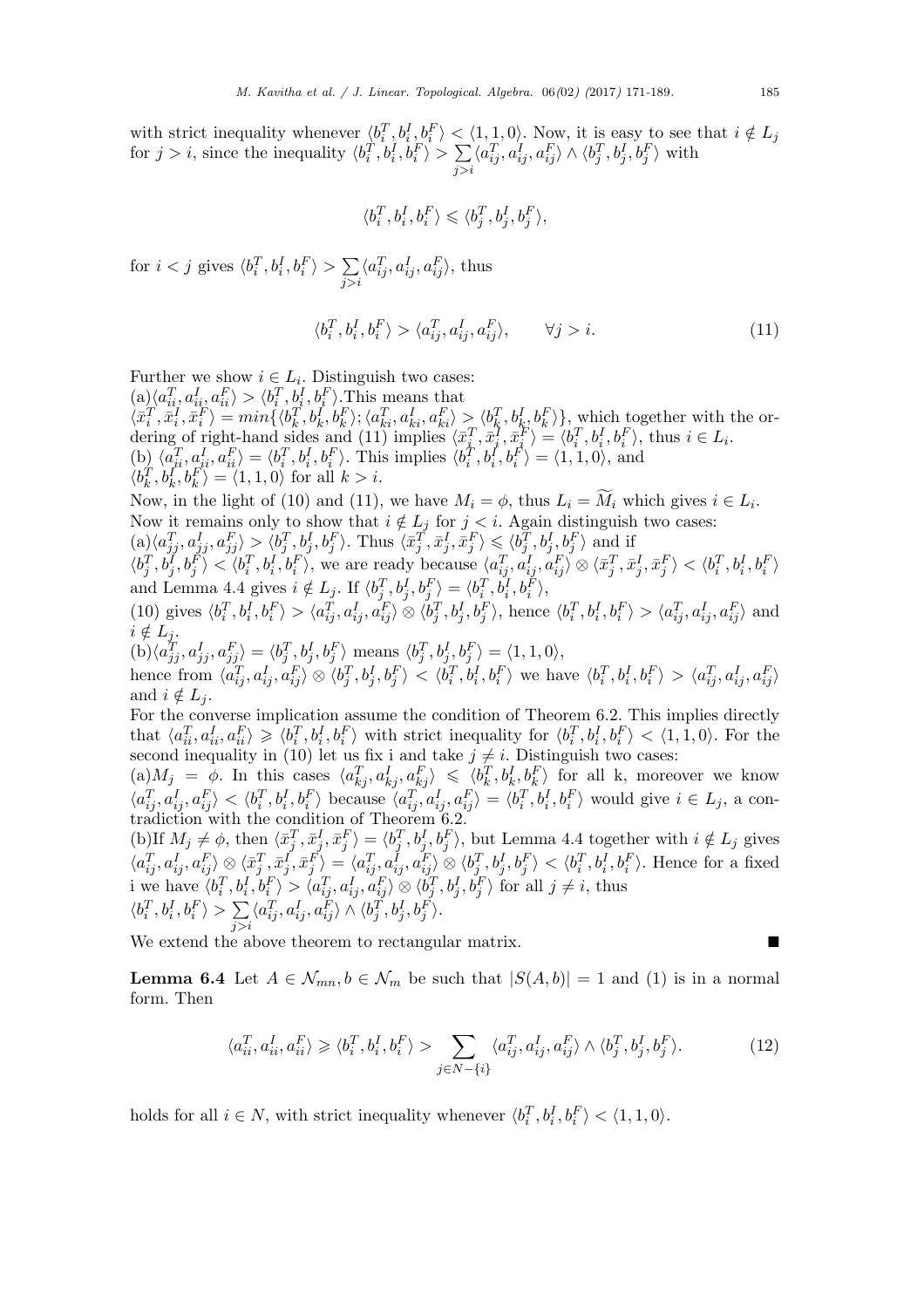## **7. Strong regularity**

In this section, first we show that the strong linear independence (SLI) of columns of a fuzzy neutrosophic soft rectangular matrix can be reduced to the strong regularity of its fuzzy neutrosophic soft square submatrix. Then to derive a necessary and sufficient condition for strong regularity of FNSM in FNSA.

**Definition 7.1** (Strong Linear Independent): We say that a Fuzzy neutrosophic soft matrices *A* has (SLI) column if for some *b* the system  $A \otimes x = b$  is uniquely solvable.

**Definition 7.2** (Strongly regular): An (*n, n*) fuzzy neutrosophic soft matrices

$$
A = \langle a_{ij}^T, a_{ij}^I, a_{ij}^F \rangle,
$$

is said to be FNSMs of strongly regular (1) if it has FNSMs of SLI column (2) to have a strong permanent if the equality  $per(A) = \prod_{r=1}^{n}$  $\prod_{i=1}$   $a_{i,\pi(i)}$  hold for unique  $\pi \in P_n$ .

**Theorem 7.3**  $A \in \mathcal{N}_{mn}$  has SLI columns if and only if A contains a fuzzy neutrosophic *soft strongly regular submatrix of order n.*

**Proof.** Suppose  $A \in \mathcal{N}_{m,n}$  contains a fuzzy neutrosophic soft strongly regular submatrix C of order n, and without loss of generality let C consist of the first n row of A. Denote by y and  $c = ((c_1^T, c_1^I, c_1^F), ..., (c_n^T, c_n^I, c_n^F))^t$  a vector satisfying  $S(C, c) = \{y\}$ . Put  $\langle b_i^T, b_i^I, b_i^F \rangle = \langle c_i^T, c_i^I, c_i^F \rangle$  for  $i = 1, 2, ..., n$  and  $\langle b_i^T, b_i^I, b_i^F \rangle = A_i \otimes y$  for  $i = n = 1, ..., m$ . Then evidently  $S(A, b) = \{y\}$ . Now suppose that  $|S(A, b)| = 1$ 

for some  $b = (\langle b_1^T, b_1^I, b_1^F \rangle, ..., \langle b_m^T, b_m^I, b_m^F \rangle)^t \in \mathcal{N}_m$ . Without loss of generality let the system be in a normal form. We show that the fuzzy neutrosophic soft submatrix *A ′* of A consisting of its first n rows is strongly regular. According to Theorem 6.3 it is sufficient to find  $\langle d_1^T, d_1^I, d_1^F \rangle, ..., \langle d_m^T, d_m^I, d_F^T \rangle \in \mathcal{N}_n$  satisfying

$$
\langle a_{ii}^T, a_{ii}^I, a_{ii}^F \rangle \geq \langle d_i^T, d_i^I, d_i^F \rangle > \sum_{j \in N - \{i\}} \langle a_{ij}^T, a_{ij}^I, a_{ij}^F \rangle \wedge \langle d_j^T, d_j^I, d_j^F \rangle, \tag{13}
$$

for all  $i \in N$  and ensuring strict inequality for  $\langle d_i^T, d_i^I, d_k^F \rangle \langle 1, 1, 0 \rangle$ , because then  $|S(A', d)| = 1$ . We can take arbitrary  $\langle d_1^T, d_1^I, d_1^F \rangle, ..., \langle d_n^T, d_n^I, d_n^F \rangle$  fulfilling the following conditions: ∑*n*

$$
\langle b_1^T, b_1^I, b_1^F \rangle > \langle d_1^T, d_1^I, d_1^T \rangle > \sum_{j=2}^n \langle a_{ij}^T, a_{ij}^I, a_{ij}^F \rangle
$$
, and  

$$
\langle b_i^T, b_i^I, b_i^F \rangle > \langle d_i^T, d_i^I, d_i^F \rangle > \langle d_{i-1}^T, d_{i-1}^I, d_{i-1}^F \rangle \oplus \sum_{j=i+1}^n \langle a_{ij}^T, a_{ij}^I, a_{ij}^F \rangle
$$
  
for i=2,...,n. Clearly,  $\langle d_1^T, d_1^I, d_1^F \rangle$ , ...,  $\langle d_n^T, d_n^I, d_n^F \rangle$  are well defined if the inequality  
 $\langle b_i^T, b_i^I, b_i^F \rangle > \sum_{i=1}^n \langle a_{ij}^T, a_{ij}^I, a_{ij}^F \rangle$ 

*j>i* for all  $i \in \{1, 2, ..., n\}$  is fulfilled; but for a fuzzy neutrosophic soft matrix in a normal form this follows from the proof of Theorem 6.3. Now it remains to verify (13) for each  $i \in \{1, 2, ..., n\}$ . The first inequality follows from  $\langle a_{ii}^T, a_{ii}^I, a_{ii}^F \rangle \geq \langle b_i^T, b_i^I, b_i^F \rangle$  (since  $i \in L_i$ ), and one can easily see that

$$
\langle d_i^T, d_i^I, d_i^F \rangle > \sum_{j=1}^{i-1} \langle d_j^T, d_j^I, d_j^F \rangle \oplus \sum_{j=i+1}^{n} \langle a_{ij}^T, a_{ij}^I, a_{ij}^F \rangle \geqslant \sum_{j=1}^{i-1} (\langle a_{ij}^T, a_{ij}^I, a_{ij}^F \rangle \wedge \langle d_j^T, d_j^I, d_j^F \rangle) \oplus
$$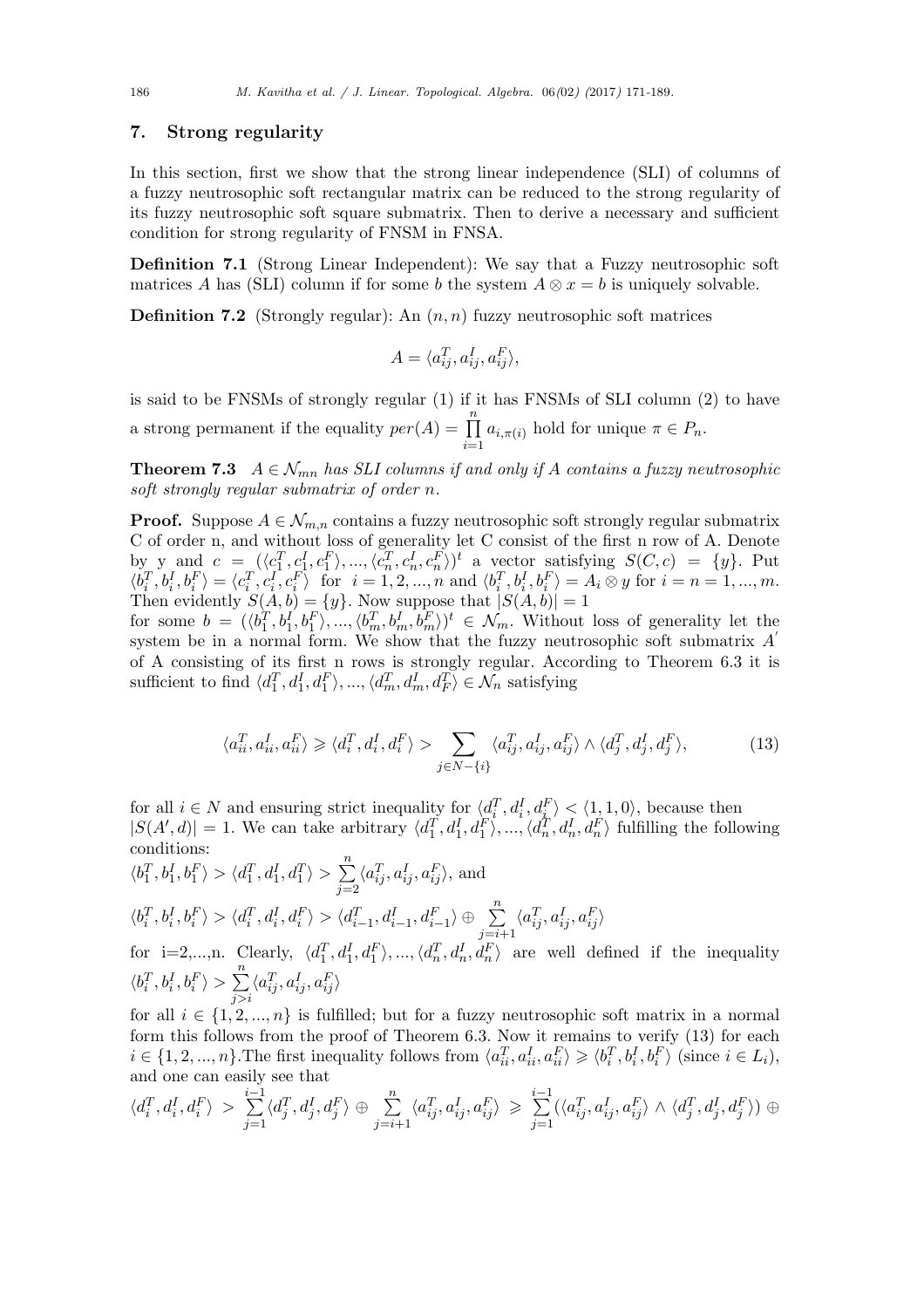*M. Kavitha et al. / J. Linear. Topological. Algebra.* 06*(*02*) (*2017*)* 171*-*189*.* 187

$$
\sum_{j=i+1}^n (\langle a_{ij}^T, a_{ij}^I, a_{ij}^F \rangle \wedge \langle d_j^T, d_j^I, d_j^F \rangle) = \sum_{j \in N - \{i\}} \langle a_{ij}^T, a_{ij}^I, a_{ij}^F \rangle \wedge \langle d_j^T, d_j^I, d_j^F \rangle.
$$

**Definition 7.4** For a given fuzzy neutrosophic soft square matrix  $A = (\langle a_{ij}^T, a_{ij}^I, a_{ij}^F \rangle) \in \mathcal{N}_{nn}$  define  $A_k = \sum$ *k i*=1 ∑*n j*=*i*+1  $\langle a_{ij}^T, a_{ij}^I, a_{ij}^F \rangle$  and say that A is trapezoidal if  $\langle a_{kk}^T, a_{kk}^I, a_{kk}^F \rangle > A_k$  holds for all  $k = 1, 2, ..., n$ .

**Theorem 7.5** A FNSM *A* over FNSA is strongly regular if and only if *A* is equivalent to a Fuzzy Neutrosophic soft trapezoidal matrix.

**Proof.** For the 'if' part, let *A* itself be Fuzzy Neutrosophic soft trapezoidal. Hence we have.  $\langle a_{ii}^T, a_{ii}^I, a_{ii}^F \rangle > \sum$ *i k*=1 ∑*n i*=*k*+1  $\langle a_{kj}^T, a_{kj}^I, a_{kj}^F \rangle = A_i$ . Now it is sufficient to take  $\langle b_{i}^T, b_{i}^I, b_{i}^F \rangle \in (A_i, \langle a_{ii}^T, a_{ii}^I, a_{ii}^F \rangle)$  for each i and such that  $\langle b_1^T, b_1^I, b_1^F \rangle < \langle b_2^T, b_2^I, d_2^F \rangle < \ldots <$  $\langle b_n^T, b_n^I, d_n^F \rangle$  Due to the trapezoidal property and the density of FNSM these intervals are always nonempty and since  $A_1 \leqslant A_2 \leqslant ... \leqslant A_n$ , the desired increasing  $\langle b^T, b^I, b^F \rangle$  exists. We show that the inequality (10) for  $A, b$  is fulfilled, even strictly. For  $i = 1$  we have  $\langle a_{11}^T, a_{11}^I, a_{11}^F \rangle > \langle b_1^T, b_1^I, b_1^F \rangle > \sum$ *j>*2  $\langle a_{ij}^T, a_{ij}^I, a_{ij}^F \rangle \geqslant \sum$ *j>*2  $\langle a_{ij}^T, a_{ij}^I, a_{ij}^F \rangle \wedge \langle b_j^T, b_j^I, b_j^F \rangle.$ For  $i > 1$ ,  $\langle a_{ii}^T, a_{ii}^I, a_{ii}^T \rangle > \langle b_i^T, b_i^I, b_i^F \rangle > A_i \geqslant \sum$ *j>i*  $\langle a_{ij}^T, a_{ij}^I, a_{ij}^F \rangle \geqslant \sum$ *j>i*  $\langle a_{ij}^T, a_{ij}^I, a_{ij}^F \rangle \wedge \langle b_j^T, b_j^I, b_j^F \rangle$  and for  $j < i$  we get  $\langle b_i^T, b_i^I, b_i^F \rangle > \sum$ *j<i*  $\langle b_j^T,b_l^I,b_j^F \rangle \geqslant \sum_j^{\infty}$ *⊕ j<i*  $\langle a_{ij}^T, a_{ij}^I, a_{ij}^F \rangle \wedge \langle b_j^T, b_j^I, b_j^F \rangle$  and (10) is thus proved. For the 'only if' part take a vector *b* such that  $|S(A, b)| = 1$  and suppose that (1) is in a normal form. Thus (10) is fulfilled with  $\pi \,=\, id \,:\, \langle a_{ii}^T, a_{ii}^I, a_{ii}^F \rangle \,\geqslant\, \langle b_i^T, b_i^I, b_i^F \rangle \,>\, \, \sum$ *j*=1  $\langle a_{ij}^T, a_{ij}^I, a_{ij}^F \rangle \wedge \langle b_j^T, b_j^I, b_j^F \rangle$  and we proceed to show the trapezoidal property. For  $i = 1$  $\langle b_1^T, b_1^I, b_1^F \rangle > \sum$ *j>*1  $\langle a_{ij}^T, a_{ij}^I, a_{ij}^F \rangle \wedge \langle b_j^T, b_j^I, b_j^F \rangle$ and since  $\langle b_1^T, b_1^I, b_1^F \rangle \leqslant b_j^T, b_j^I, b_j^F$  we have  $\langle b_1^T, b_1^I, b_1^F \rangle > \sum$ *j̸*=1  $\langle a_{ij}^T, a_{ij}^I, a_{ij}^F \rangle = A_1.$ Now suppose that for all  $k < i$  it is  $b_k > A_k$ . Further we get  $\langle b_i^T, b_i^I, b_i^F \rangle > \sum$ *j̸*=1  $\langle a_{ij}^T, a_{ij}^I, a_{ij}^F \rangle \wedge \langle b_j^T, b_j^I, b_j^F \rangle \geqslant \sum$ *j>*1  $\langle a_{ij}^T, a_{ij}^I, a_{ij}^F \rangle \wedge \langle b_j^T, b_j^I, b_j^F \rangle$ and since  $\langle b_i^T, b_i^I, b_i^F \rangle \leq \langle b_j^T, b_j^I, b_j^F \rangle$  for  $i < j$ , it is  $\langle b_i^T, b_i^I, b_i^F \rangle > \sum$ *j>*1  $\langle a_{ij}^T, a_{ij}^I, a_{ij}^F \rangle.$ Moreover,  $\langle b_i^T, b_i^I, b_i^F \rangle \geq \sum$ *j<*1  $\langle b_j^T, b_j^I, b_j^F \rangle > \sum$ *j<*1 *A<sup>j</sup>* which together with the previous inequality gives  $\langle b_i^T, b_i^I, b_i^F \rangle > A_i$ . Thus we have proved  $\langle a_{ii}^T, a_{ii}^I, a_{ii}^F \rangle \geq \langle b_i^T, b_i^I, b_i^F \rangle > A_i$  for each i, which means that A is

trapezoidal. Theorem 7.3 and Theorem 7.5 imply that  $A \in FNSM_{mn}$  has SLI columns over the algebra if and only if A contains a square submatrix of order n equivalent to a trapezoidal one.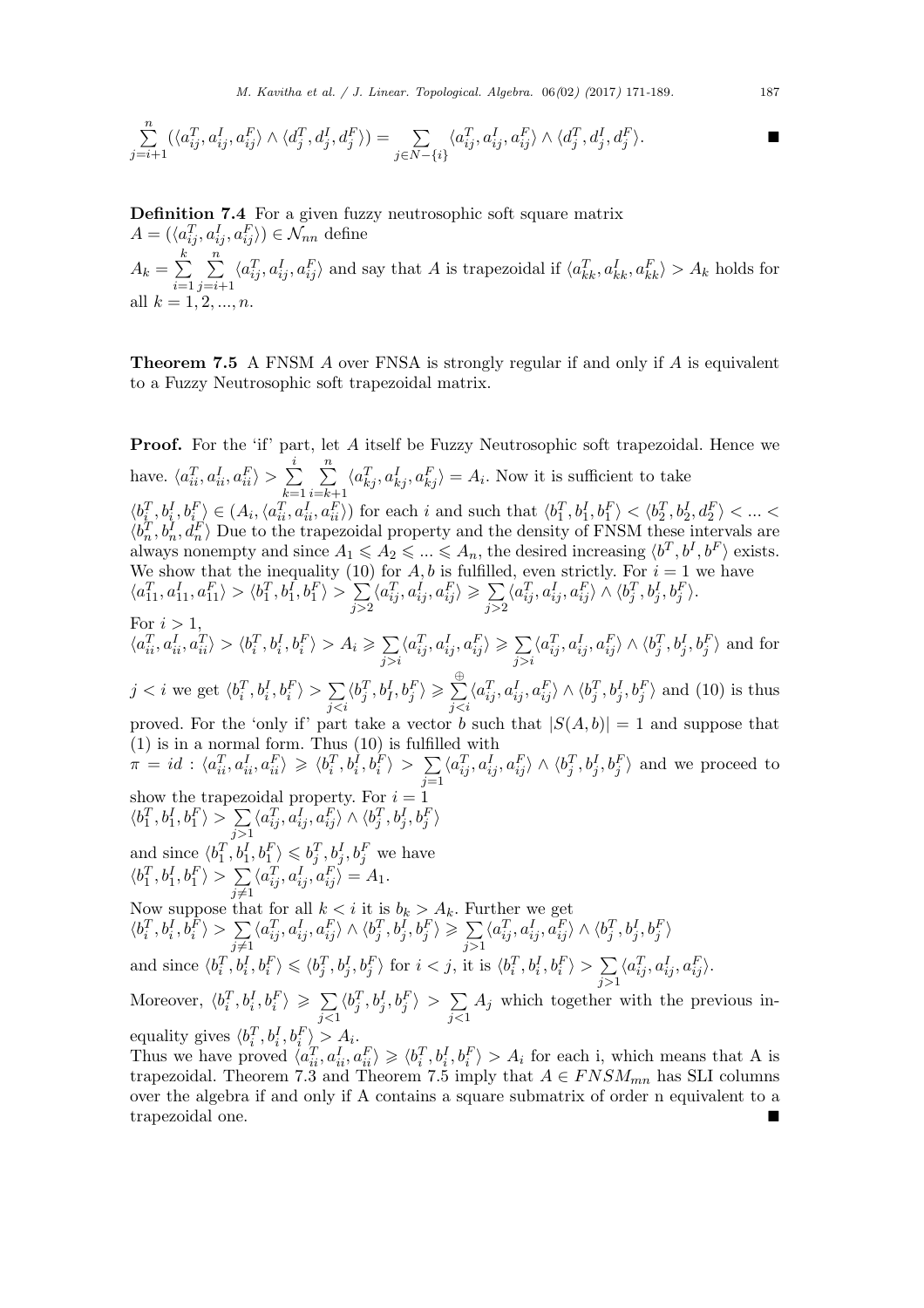## **8. The Trapezoidal Algorithm**

In the following section is trapezoidal algorithm of fuzzy neutrosophic soft matrix. **Trapezoidal Algorithm**:

- **Step 1** Set  $k := 0$ ,  $d := 0$  and  $A_1 := A$ . (variable k counts the number of diagonal entries defined so far, *d* stores the maximum of obtained over-daigonal entries, *A*<sup>1</sup> denotes the reduced fuzzy neutrosophic soft matrix.)
- **Step 2** Choose an arbitrary row of *A*1, say row *i*, such that
	- (a) row i has a unique maximum entry in  $A_1$ , say  $\langle a_{ij}^T, a_{ij}^I, a_{ij}^F \rangle$
	- (b)  $\langle a_{ij}^T, a_{ij}^I, a_{ij}^F \rangle > d$
	- (c) the second greatest entry of  $A_1$  in row i, say  $a_{is}$ , is minimum of all the second greatest entries of  $A_1$  in rows fulfilling (a) and (b).
- **Step 3** If such a row does not exist, then SLI:= false and STOP.
- **Step 4** Otherwise set  $k := k+1$  and  $d := d \otimes a_{is}$ , shift row *i* and column *j* to the  $k^{th}$  position in FNSM *A* and further consider as *A*<sup>1</sup> only the reduced fuzzy neutrosophic soft submatrix is obtained by deleting the first k rows and columns of *A*.
- **Step 5** If k=n then SLI:= true and STOP. Otherwise go to **Step 2**.

We illustrate the trapezoidal algorithm by its application to the following FNSM *A*.

*Example* **8.1** We illustrate the previous assertions by the following example:

 $A =$  $\sqrt{ }$  $\overline{\phantom{a}}$ *⟨*0*.*1 0*.*2 0*.*3*⟩ ⟨*0*.*2 0*.*3 0*.*3*⟩ ⟨*0*.*3 0*.*4 0*.*2*⟩ ⟨*0*.*2 0*.*3 0*.*3*⟩ ⟨*0*.*1 0*.*2 0*.*3*⟩ ⟨*0*.*2 0*.*3 0*.*4*⟩ ⟨*0 0 1*⟩ ⟨*0*.*1 0*.*2 0*.*3*⟩ ⟨*0*.*1 0*.*2 0*.*3*⟩ ⟨*0 0 1*⟩ ⟨*0*.*2 0*.*3 0*.*3*⟩ ⟨*0*.*4 0*.*5 0*.*3*⟩*  $\setminus$ *.*

Le us write the corresponding row maximum and second greatest entries to the right of each row *X* means that the maximum in the corresponding row is not unique. Hence we get

*A* = *⟨*0*.*1 0*.*2 0*.*3*⟩ ⟨*0*.*2 0*.*3 0*.*4*⟩* 0.3 0.4 0.2 *⟨*0*.*2 0*.*3 0*.*3*⟩ ⟨*0*.*1 0*.*2 0*.*3*⟩ ⟨*0*.*1 0*.*2 0*.*3*⟩ ⟨*0 0 1*⟩ ⟨*0*.*1 0*.*2 0*.*3*⟩ ⟨*0*.*1 0*.*2 0*.*3*⟩ ⟨*0 0 1*⟩ ⟨*0*.*2 0*.*3 0*.*3*⟩ ⟨*0*.*4 0*.*5 0*.*3*⟩ ⟨*0*.*3 0*.*4 0*.*2*⟩ ⟨*0*.*2 0*.*3 0*.*3*⟩ X X ⟨*0*.*4 0*.*5 0*.*3*⟩ ⟨*0*.*2 0*.*3 0*.*3*⟩*

$$
A = \begin{pmatrix} \langle 0.3 & 0.4 & 0.2 \rangle & \langle 0.1 & 0.2 & 0.3 \rangle & \langle 0.2 & 0.3 & 0.3 \rangle \\ \langle 0.2 & 0.3 & 0.3 \rangle & \langle 0.2 & 0.3 & 0.3 \rangle & \langle 0.1 & 0.2 & 0.3 \rangle \\ \langle 0.1 & 0.2 & 0.3 \rangle & \langle 0 & 0 & 1 \rangle & \langle 0.1 & 0.2 & 0.3 \rangle \\ \langle 0.4 & 0.5 & 0.3 \rangle & \langle 0 & 0 & 1 \rangle & \langle 0.2 & 0.3 & 0.3 \rangle \end{pmatrix} \begin{pmatrix} 0.2 & 0.3 & 0.3 \rangle & \langle 0.1 & 0.2 & 0.3 \rangle \\ \langle 0.1 & 0.2 & 0.3 & \langle 1 & 0 & 0 \rangle \\ \langle 0.2 & 0.3 & 0.3 \rangle & \langle 0 & 0 & 1 \rangle \end{pmatrix}
$$

Since none of the remaining rows contains an entry greater than the current over diagonal maximum  $d = \langle 0.2 \ 0.3 \ 0.3 \rangle$ , the algorithm stops and the columns of *A* are not SLI.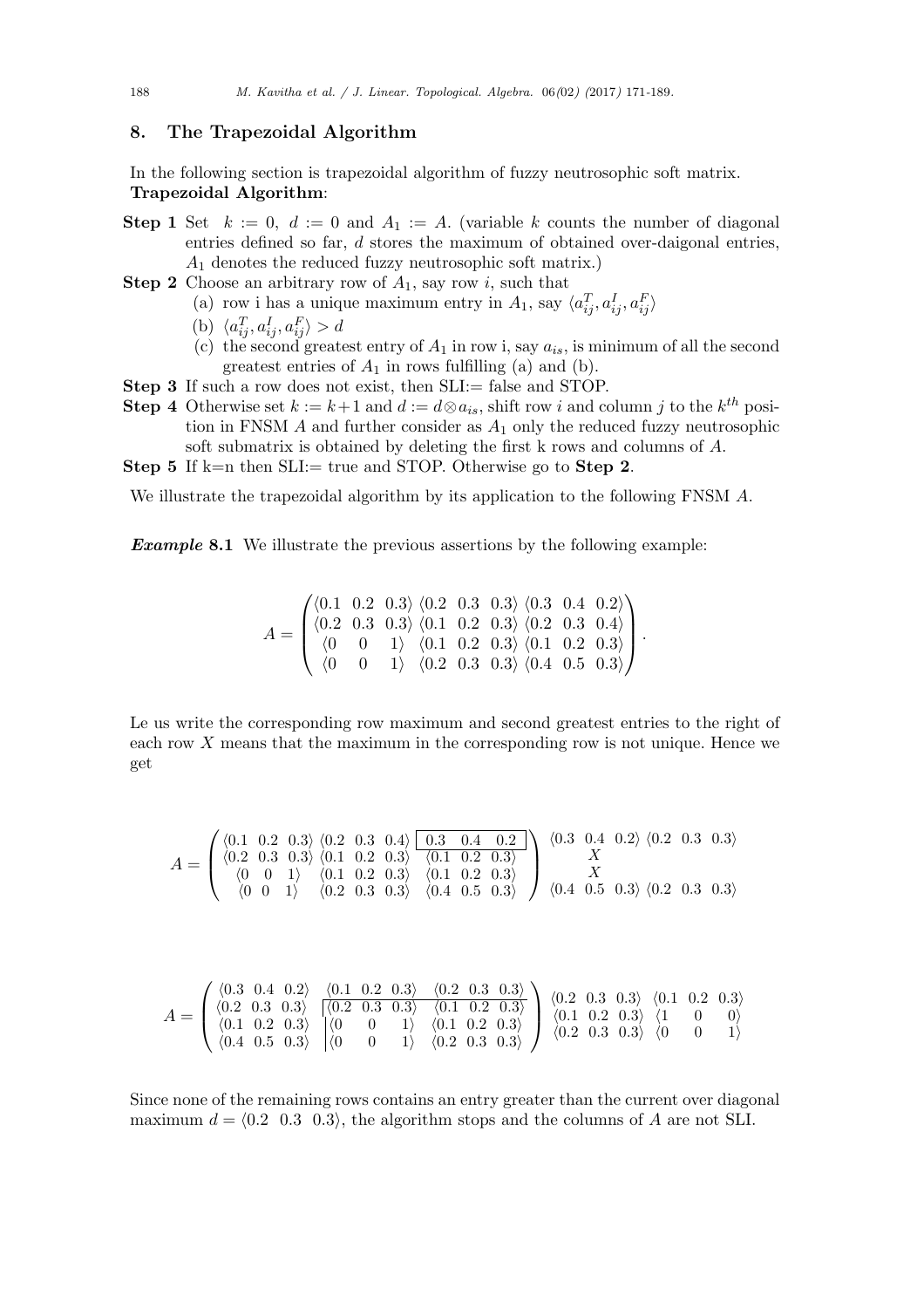*Example* **8.2** Now we check the strong linear independence of columns of the FNSMs

$$
A = \begin{pmatrix} \langle 0.5 & 0.4 & 0.2 \rangle & \langle 0.5 & 0.4 & 0.2 \rangle & \langle 0.1 & 0.2 & 0.3 \rangle & \langle 0.4 & 0.3 & 0.2 \rangle \\ \langle 0.2 & 0.3 & 0.4 & \langle 0.6 & 0.7 & 0.1 \rangle & \langle 0.2 & 0.3 & 0.4 \rangle & \langle 0.7 & 0.8 & 0.1 \rangle \\ \langle 0.3 & 0.4 & 0.2 & \langle 0.5 & 0.4 & 0.2 \rangle & \langle 0.1 & 0.2 & 0.7 \rangle & \langle 0.2 & 0.3 & 0.4 \rangle \\ \langle 0.1 & 0.2 & 0.7 & \langle 0.4 & 0.3 & 0.2 \rangle & \langle 0.4 & 0.3 & 0.2 \rangle & \langle 0.3 & 0.4 & 0.5 \rangle \\ \langle 0.2 & 0.3 & 0.4 & \langle 0.1 & 0.2 & 0.7 \rangle & \langle 0.3 & 0.4 & 0.5 \rangle & \langle 0.6 & 0.7 & 0.1 \rangle \\ \langle 0.6 & 0.7 & 0.1 & \langle 0.1 & 0.2 & 0.7 \rangle & \langle 0.5 & 0.4 & 0.2 \rangle & \langle 0 & 0 & 1 \rangle \end{pmatrix}
$$

with the same formalism as in the previous example

$$
A = \begin{pmatrix} \langle 0.5, 0.4, 0.2 \rangle & \langle 0.5, 0.4, 0.2 \rangle & \langle 0.1, 0.2, 0.3 \rangle & \langle 0.4, 0.3, 0.2 \rangle & \langle 0.7, 0.8, 0.1 \rangle & \langle 0.7, 0.8, 0.1 \rangle & \langle 0.6, 0.7, 0.1 \rangle & \langle 0.2, 0.3, 0.4 \rangle & \langle 0.7, 0.8, 0.1 \rangle & \langle 0.5, 0.4, 0.2 \rangle & \langle 0.3, 0.4, 0.5 \rangle & \langle 0.4, 0.3, 0.2 \rangle & \langle 0.1, 0.2, 0.7 \rangle & \langle 0.2, 0.3, 0.4 \rangle & \langle 0.5, 0.4, 0.2 \rangle & \langle 0.3, 0.4, 0.5 \rangle & \langle 0.2, 0.3, 0.4 \rangle & \langle 0.1, 0.2, 0.7 \rangle & \langle 0.3, 0.4, 0.5 \rangle & \langle 0.6, 0.7, 0.1 \rangle & \langle 0.3, 0.4, 0.5 \rangle & \langle 0.6, 0.7, 0.1 \rangle & \langle 0.3, 0.4, 0.5 \rangle & \langle 0.6, 0.7, 0.1 \rangle & \langle 0.3, 0.4, 0.5 \rangle & \langle 0.6, 0.7, 0.1 \rangle & \langle 0.3, 0.4, 0.5 \rangle & \langle 0.6, 0.7, 0.1 \rangle & \langle 0.3, 0.4, 0.5 \rangle & \langle 0.6, 0.7, 0.1 \rangle & \langle 0.3, 0.4, 0.5 \rangle & \langle 0.6, 0.7, 0.1 \rangle & \langle 0.3, 0.4, 0.2 \rangle & \langle 0.4, 0.2 \rangle & \langle 0.4, 0.2 \rangle & \langle 0.4, 0.2 \rangle & \langle 0.4, 0.2 \rangle & \langle 0.4, 0.2 \rangle & \langle 0.4, 0.2 \rangle & \langle 0.4, 0.2 \rangle & \langle 0.4, 0.2 \rangle & \langle 0.4, 0.2 \
$$

The first candidate for the main diagonal is in the box,  $d = \langle 0.3 \, 0.4 \, 0.5 \rangle$ , the third row and the second column come to

$$
A = \begin{pmatrix} \langle 0.5, 0.4, 0.2 \rangle & \langle 0.1, 0.2, 0.7 \rangle & \langle 0.2, 0.3, 0.4 \rangle & \langle 0.3, 0.4, 0.5 \rangle \\ \langle 0.5, 0.4, 0.2 \rangle & \langle 0.1, 0.2, 0.7 \rangle & \langle 0.2, 0.3, 0.4 \rangle & 0.7, 0.8, 0.1 \rangle \\ \langle 0.4, 0.3, 0.2 \rangle & \langle 0.4, 0.5, 0.2 \rangle & \langle 0.3, 0.4, 0.5 \rangle & \langle 0.3, 0.4, 0.5 \rangle \\ \langle 0.1, 0.2, 0.7 \rangle & \langle 0.3, 0.4, 0.5 \rangle & \langle 0.2, 0.3, 0.4 \rangle & 0.2, 0.7 \rangle \\ \langle 0.1, 0.2, 0.7 \rangle & \langle 0.3, 0.4, 0.5 \rangle & \langle 0.6, 0.7, 0.1 \rangle & \langle 0.2, 0.3, 0.4 \rangle \\ \langle 0.1, 0.2, 0.7 \rangle & \langle 0.5, 0.4, 0.2 \rangle & \langle 0 & 0, 0.1 \rangle & \langle 0.2, 0.3, 0.4 \rangle \\ \langle 0.1, 0.2, 0.7 \rangle & \langle 0.5, 0.4, 0.2 \rangle & \langle 0 & 0, 0.1 \rangle & \langle 0.6, 0.7, 0.1 \rangle \end{pmatrix} \begin{pmatrix} 0.7, 0.8, 0.1 \rangle & \langle 0.2, 0.3, 0.4 \rangle \\ \langle 0.5, 0.4, 0.2 \rangle & \langle 0.4, 0.3, 0.2 \rangle \\ \langle 0.6, 0.7, 0.1 \rangle & \langle 0.3, 0.4, 0.5 \rangle \\ \langle 0.6, 0.7, 0.1 \rangle & \langle 0.5, 0.4, 0.2 \rangle \\ \langle 0.6, 0.7, 0.1 \rangle & \langle 0.5, 0.4, 0.2 \rangle \end{pmatrix}
$$

Now the condition (a) and (b) of **Step 2** are fulfilled by the rows 2*,* 3*,* 4 and 6 the second greatest entry from them is achieved in rows 2, so the third column is switched to the second position  $d = d \oplus (0.2 \ 0.3 \ 0.4) = (0.3 \ 0.4 \ 0.4)$ 

$$
A = \left(\begin{array}{cccccc} \langle 0.5, 0.4, 0.2 \rangle & \langle 0.2, 0.3, 0.4 \rangle & \langle 0.1, 0.2, 0.7 \rangle & \langle 0.3, 0.4, 0.5 \rangle \\ \langle 0.6, 0.7, 0.1 \rangle & \langle 0.7, 0.8, 0.1 \rangle & \langle 0.2, 0.3, 0.4 \rangle & \langle 0.2, 0.3, 0.4 \rangle \\ \langle 0.5, 0.4, 0.2 \rangle & \langle 0.4, 0.3, 0.2 \rangle & \langle 0.4, 0.3, 0.4 \rangle \\ \langle 0.4, 0.5, 0.2 \rangle & \langle 0.3, 0.4, 0.5 \rangle & \langle 0.4, 0.5, 0.7 \rangle & \langle 0.1, 0.2, 0.3 \rangle \\ \langle 0.1, 0.2, 0.3 \rangle & \langle 0.6, 0.7, 0.1 \rangle & \langle 0.3, 0.4, 0.5 \rangle & \langle 0.2, 0.3, 0.4 \rangle \\ \langle 0.1, 0.2, 0.3 \rangle & \langle 0.6, 0.7, 0.1 \rangle & \langle 0.3, 0.4, 0.5 \rangle & \langle 0.2, 0.3, 0.4 \rangle \\ \langle 0.1, 0.2, 0.7 \rangle & \langle 0, 0, 1 \rangle & \langle 0.5, 0.4, 0.2 \rangle & \langle 0.6, 0.7, 0.1 \rangle & \langle 0.6, 0.7, 0.1 \rangle \\ \langle 0.6, 0.7, 0.1 \rangle & \langle 0.5, 0.4, 0.5 \rangle & \langle 0.2, 0.3, 0.4 \rangle \\ \langle 0.4, 0.2, 0.7 \rangle & \langle 0, 0, 1 \rangle & \langle 0.5, 0.4, 0.2 \rangle & \langle 0.6, 0.7, 0.1 \rangle \end{array}\right) \times \left(\begin{array}{c} \langle 0.5, 0.4, 0.2 \rangle & \langle 0.1, 0.2, 0.3 \rangle \\ \langle 0.4, 0.3, 0.2 \rangle & \langle 0.1, 0.2, 0.3 \rangle \\ \
$$

with the chosen entry in a box and after one more step we obtain the described trapezoided submatrix.

$$
T = \begin{pmatrix} \langle 0.5 & 0.4 & 0.2 \rangle & \langle 0.2 & 0.3 & 0.4 \rangle & \langle 0.3 & 0.4 & 0.5 \rangle & \langle 0.1 & 0.2 & 0.7 \rangle \\ \langle 0.6 & 0.7 & 0.1 \rangle & \langle 0.7 & 0.8 & 0.1 \rangle & \langle 0.2 & 0.3 & 0.4 \rangle & \langle 0.2 & 0.3 & 0.4 \rangle \\ \langle 0.5 & 0.4 & 0.2 \rangle & \langle 0.4 & 0.3 & 0.2 \rangle & \langle 0.5 & 0.4 & 0.2 \rangle & \langle 0.1 & 0.2 & 0.3 \rangle \\ \langle 0.4 & 0.3 & 0.2 \rangle & \langle 0.3 & 0.4 & 0.2 \rangle & \langle 0.1 & 0.2 & 0.3 \rangle & \langle 0.4 & 0.3 & 0.2 \rangle \end{pmatrix}
$$

## **9. Conclusion**

In this work, the authors obtain a minimal solution of FNSM and study their unique solvability, strong linearly independent and strong regularity of FNSM. We formulate a